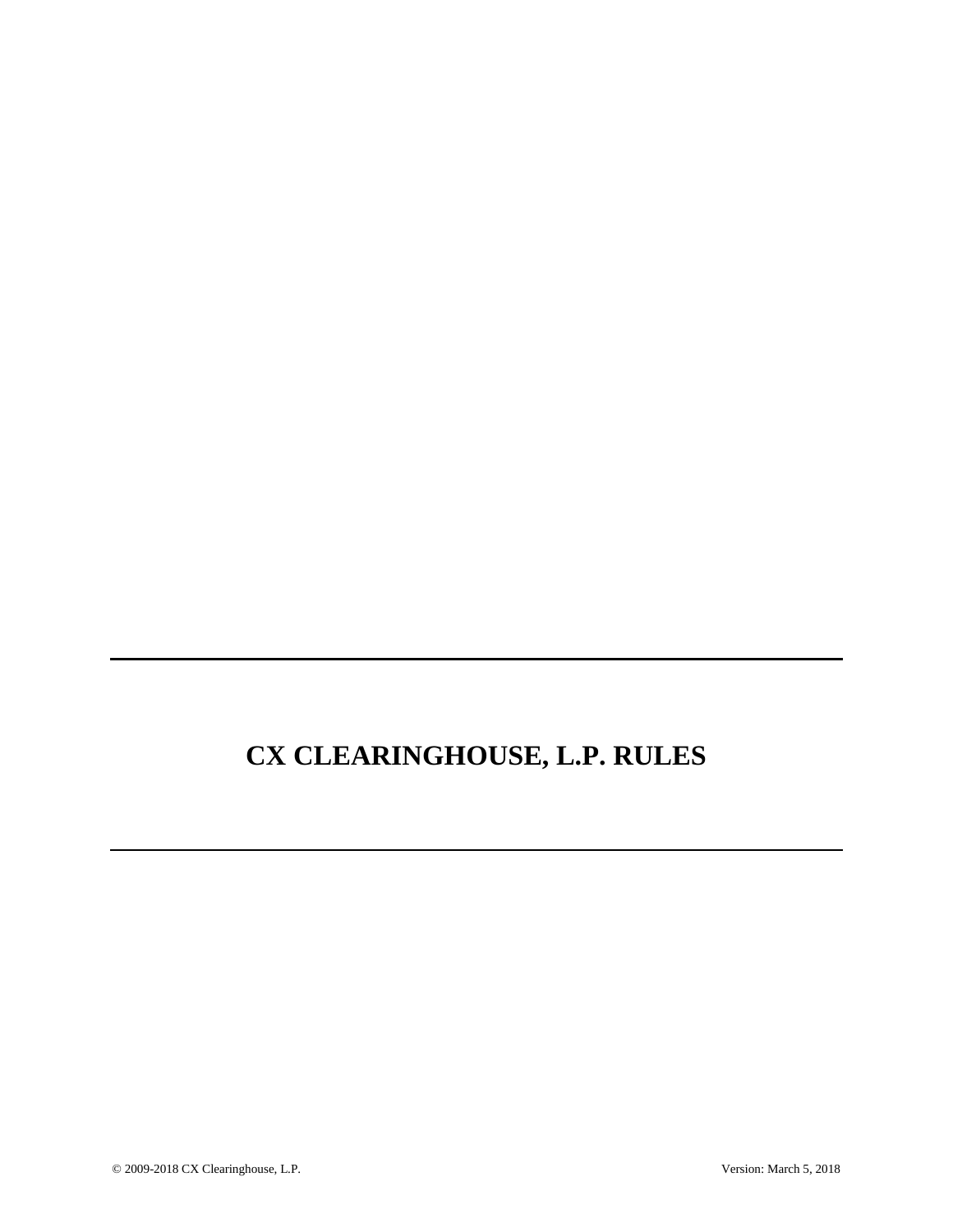# **TABLE OF CONTENTS**

| $I-1$ .   |                                                                                  |  |  |
|-----------|----------------------------------------------------------------------------------|--|--|
| $I-2.$    |                                                                                  |  |  |
| $I-3.$    |                                                                                  |  |  |
| $I-4.$    |                                                                                  |  |  |
| $I-5.$    |                                                                                  |  |  |
| $I-6.$    |                                                                                  |  |  |
| $I-7.$    |                                                                                  |  |  |
| $I-8.$    |                                                                                  |  |  |
| $I-9.$    |                                                                                  |  |  |
| $I-10.$   | Restrictions on Certain Persons Who Possess Material, Non-Public Information  13 |  |  |
| $I-11.$   |                                                                                  |  |  |
|           |                                                                                  |  |  |
|           |                                                                                  |  |  |
| $II-1.$   |                                                                                  |  |  |
| $II-2.$   |                                                                                  |  |  |
| $II-3.$   |                                                                                  |  |  |
| $II-4.$   |                                                                                  |  |  |
| $II-5.$   |                                                                                  |  |  |
| II-6.     |                                                                                  |  |  |
| $II-7.$   |                                                                                  |  |  |
| $II-8.$   |                                                                                  |  |  |
| II-9.     |                                                                                  |  |  |
| $II-10.$  |                                                                                  |  |  |
|           |                                                                                  |  |  |
| $III-1.$  |                                                                                  |  |  |
| $III-2.$  |                                                                                  |  |  |
| $III-3.$  |                                                                                  |  |  |
|           |                                                                                  |  |  |
|           |                                                                                  |  |  |
| $IV-1.$   |                                                                                  |  |  |
| $IV-2.$   |                                                                                  |  |  |
| $IV-3.$   |                                                                                  |  |  |
| $IV-4.$   | Mark to Market; Changes in Original Margin; Variation Margin  26                 |  |  |
| $IV-5.$   |                                                                                  |  |  |
| IV- $6$ . |                                                                                  |  |  |
| $IV-7.$   |                                                                                  |  |  |
| IV-8.     |                                                                                  |  |  |
| IV-9.     |                                                                                  |  |  |
| $IV-10.$  |                                                                                  |  |  |
| IV-11.    |                                                                                  |  |  |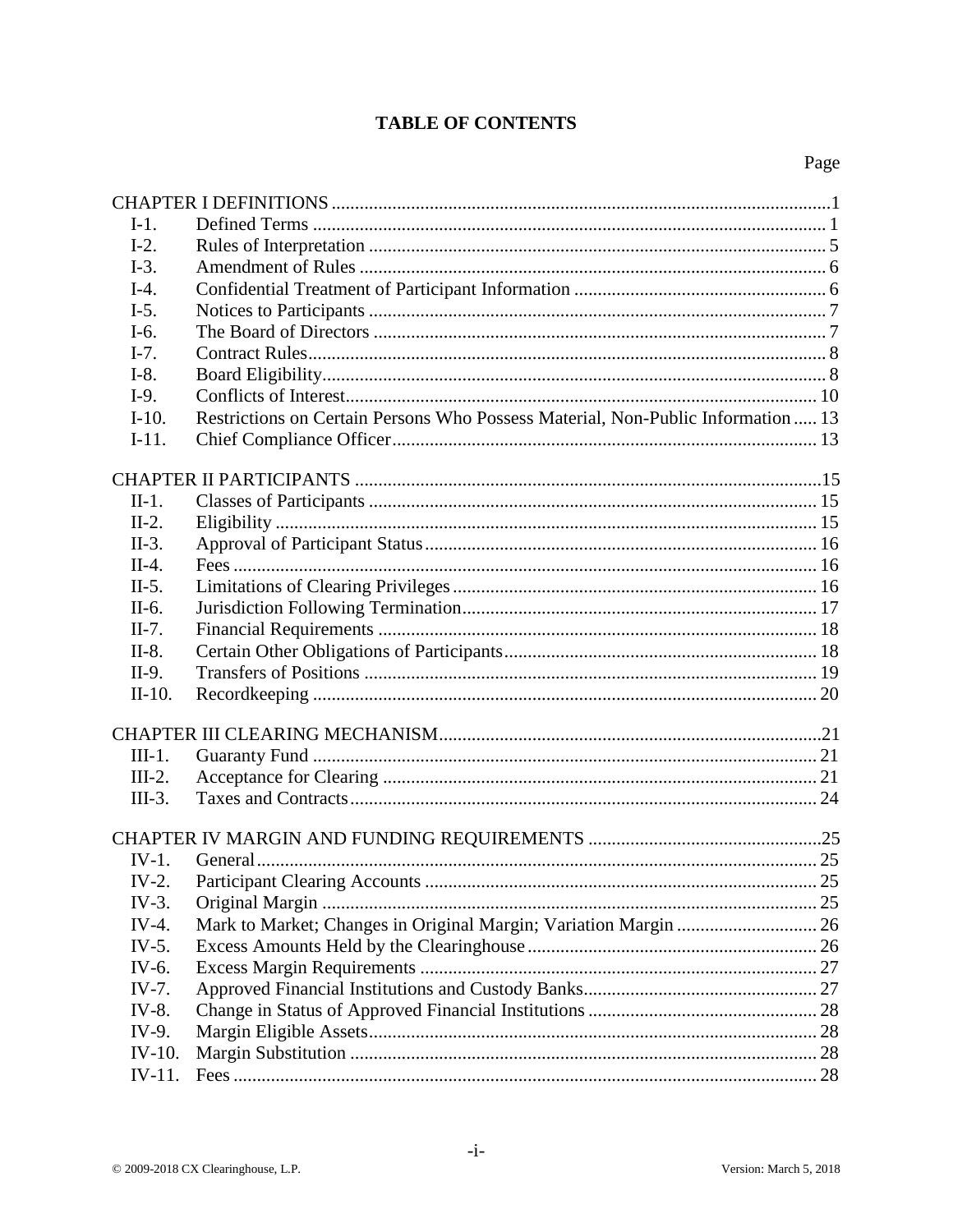| $V-1$ .   |                                                                              |  |
|-----------|------------------------------------------------------------------------------|--|
| $V-2.$    |                                                                              |  |
| $V-3$ .   |                                                                              |  |
|           |                                                                              |  |
| VI-1.     |                                                                              |  |
| $VI-2$ .  | Margin Obligations Related to Settlement or Delivery; Effect of Delivery  31 |  |
|           |                                                                              |  |
| $VII-1$ . |                                                                              |  |
|           |                                                                              |  |
|           |                                                                              |  |
| $VII-4.$  |                                                                              |  |
|           |                                                                              |  |
|           |                                                                              |  |
|           |                                                                              |  |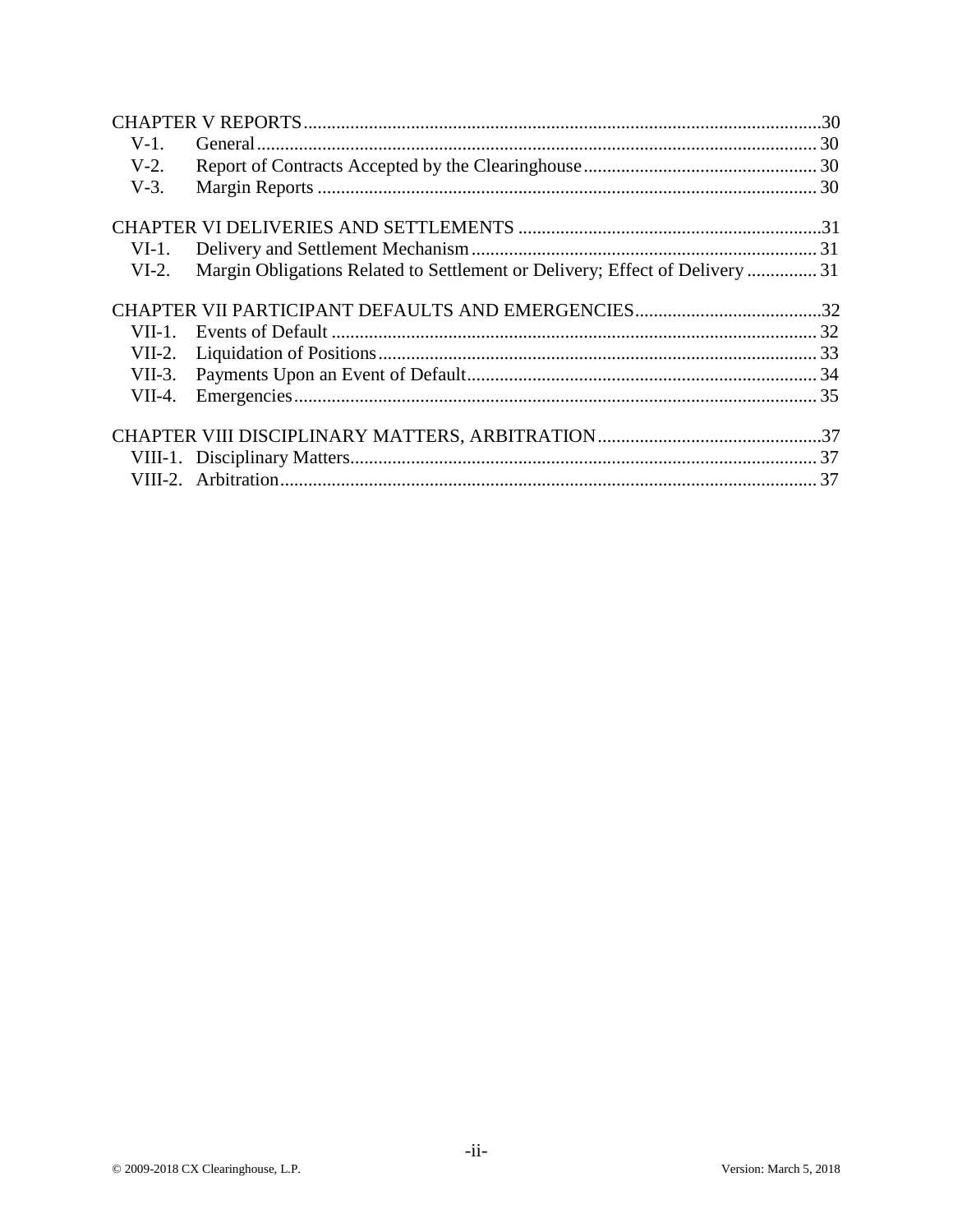# **GENERAL PROVISIONS**

# **CHAPTER I DEFINITIONS**

### **I-1. Defined Terms**

"**Affiliate**" shall mean, with respect to any Person, any Person who Controls, is Controlled by or is under common Control with such Person, and, without limiting the generality of the foregoing, any partner, trustee, officer, director or employee (whether or not having Control) of such Person.

"**Approved Financial Institution**" means any bank, trust company or other entity from time to time designated as such by the Board pursuant to Rule IV-7 for the purpose of issuing letters of credit on account of any Participant for the benefit of the Clearinghouse.

**"Available Funds"** means those funds in a Participant Clearing Account that are in excess of any required Original Margin or Variation Margin and are available for use as directed by the Participant.

"**Bankruptcy Code**" shall mean Title 11 of the United States Code, as it may be amended from time to time.

"**Board**" shall mean the board of directors of the Clearinghouse.

"**Business Day**" means any day other than a Saturday, Sunday or any other day on which banking institutions in The City of New York are authorized or required by law, regulation or executive order to be closed.

"**CEA**" shall mean the Commodity Exchange Act as may be amended from time to

#### time.

"**CFTC**" shall mean the Commodity Futures Trading Commission, and includes any successor agency or authority.

"**CFTC Regulation**" shall mean any rule, regulation, order, directive and any interpretation thereof adopted by the CFTC from time to time.

"**Clearing Privileges**" shall mean the right to submit executed Contracts to the Clearinghouse for clearing in accordance with these Rules.

"**Clearinghouse**" shall mean CX Clearinghouse, L.P., a limited partnership organized under the laws of the State of Delaware, and its successors, and, when used with reference to the administration of any of these Rules, means the Board or the officers, employees, agents, committees or delegees of the Clearinghouse to whom appropriate authority to administer such provision has been delegated by the Board.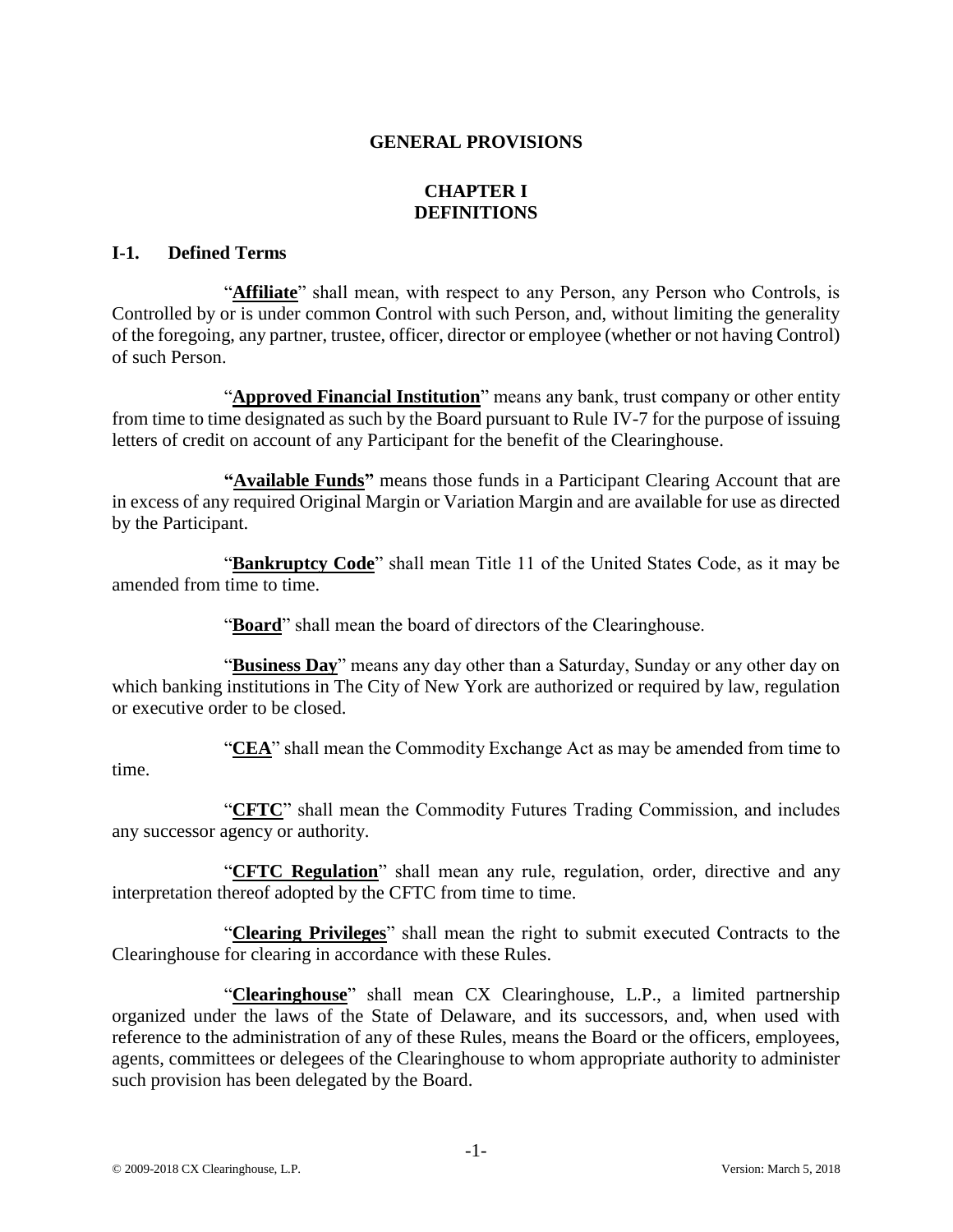"**Clearinghouse Custody Account**" shall mean any account of the Clearinghouse at a Custody Bank that is designated for the receipt and custody of Margin Eligible Assets on behalf of Participants. The rights and obligations regarding each Clearinghouse Custody Account are governed by an agreement between the Clearinghouse and the relevant Custody Bank.

"**Closed Contract Position**" shall mean (a) any combination of long and short Open Contract Positions that have been offset against each other or (b) any Open Contract Position that has been offset by the tendering or receipt (as applicable) of a notice of payment.

"**Commodity**" shall have the meaning ascribed to it in the CEA.

"**Contract**" shall mean any forward, swap, futures contract or option (including an option on a futures contract), and any other agreement, contract or transaction, which is being traded on an approved Trading Facility and has been approved by the Clearinghouse as generally eligible for clearing pursuant to these Rules.

"**Contract Rules**" shall mean, with respect to any Contract, the rules or other trading protocols containing specifications for, and the rules governing trading in, such Contract, as adopted, amended, supplemented or otherwise modified from time to time by the relevant Trading Facility.

"**Contract Profit or Loss Amount**" shall mean, at the end of any given day: (a) with respect to any Open Contract Position, the unrealized gain or loss relating to such position, representing the difference between the Settlement Price of the Contract on the day of determination and the price at which such Contract was originally bought or sold, or most recently Marked to Market, as the case may be; and (b) with respect to any Closed Contract Position, the realized gain or loss related to such position, representing the difference between the price at which one of the component Open Contract Positions was originally bought or sold, or most recently Marked to Market, as the case may be, and the price at which the offsetting Open Contract Position was bought, sold, or Marked to Market, as the case may be.

"**Control**" shall mean, with respect to any Person, the power to direct or cause the direction of the management or policies of such Person, whether through ownership of securities, by contract, or otherwise.

"**Custody Bank**" shall mean any bank or trust company from time to time designated as such by the Board pursuant to Rule IV-7 for the purpose of holding Participant assets in Clearinghouse Custody Accounts.

"**Daily Margin Report**" shall have the meaning ascribed to it in Rule V-3(a).

"**Defaulting Participant**" shall have the meaning ascribed to it in Rule VII-1.

"**Defaulted Obligation**" shall have the meaning ascribed to it in Rule VII-3(a).

"**Emergency**" shall mean any occurrence or circumstance that, in the opinion of the Board, requires immediate action and threatens or may threaten the fair and orderly liquidation of, or delivery of payment pursuant to, any Contract. An Emergency may include, without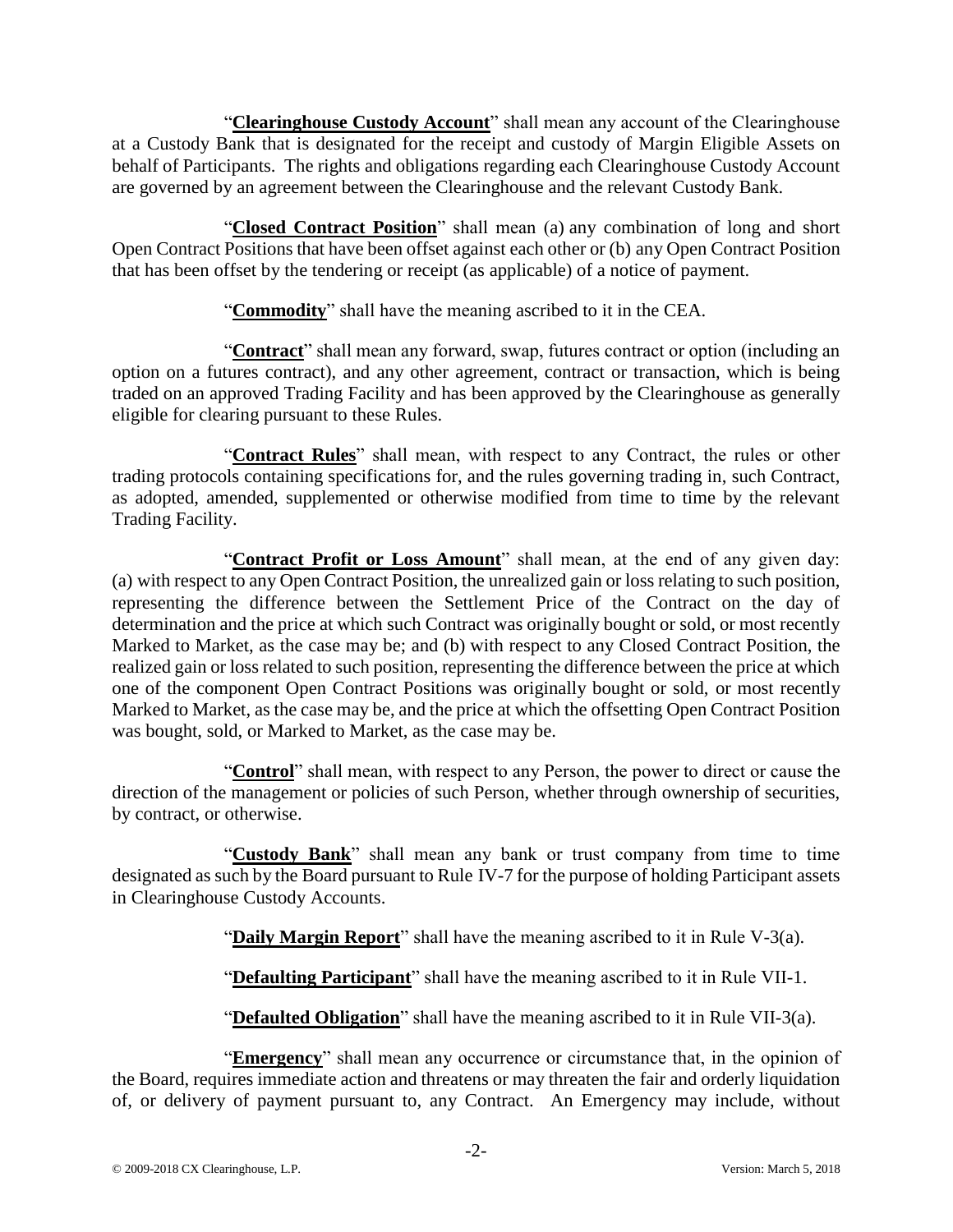limitation, any of the following: (a) any manipulative or attempted manipulative activity; (b) any actual, attempted or threatened corner, squeeze, congestion or undue concentration of positions; (c) any circumstance that may materially adversely affect the performance of Contracts, including any failure of the payment system; (d) any action taken by the Federal government or any foreign government, any other governmental body, or any other clearing organization, exchange or trading facility (foreign or domestic), in each case that may have a direct adverse effect on the clearing activities of the Clearinghouse; (e) any circumstance that may have a material adverse effect upon the physical functions of the Clearinghouse, including acts of god, floods, lightning, severe weather, fire or other casualty, bomb threats, utility or communications breakdowns, earthquakes, war, revolution, acts of terrorism, civil commotion, acts of public enemies, blockage, embargo, and computer system breakdowns, including failure or delay in receiving electronic data; (f) the occurrence of any event, including the imposition of any injunction or other restraint by any government agency, court or arbitrator upon a Participant that may affect the ability of such Participant to perform on its Contracts; (g) any circumstance in which it appears that any Participant or any other Person has failed to perform its Contracts, is insolvent or in such financial or operational condition or is conducting business in such a manner that such Person cannot be permitted to continue in business without jeopardizing the safety of other Participants or the Clearinghouse; and (h) any other unusual, unforeseeable and adverse circumstance with respect to which it is impracticable for the Clearinghouse to submit in a timely fashion a reviewable Rule to the CFTC.

"**End of Trading**" means the time of day specified as such with respect to a particular Contract in the relevant Contract Rules. The End of Trading is the time as of which such actions as are specified in these Rules or the relevant Contract Rules as taking place at the end of a Trading Day, such as determination Settlement Prices, will occur.

"**Enforcement Staff**" shall mean, with respect to any Contract, those officers, employees and agents of the Clearinghouse who are responsible for assisting the Clearinghouse in enforcing its rules or other trading protocols.

"**Entity**" means any Person other than a natural person (e.g. a corporation, partnership, sole proprietorship or trust).

"**Event of Default**" shall have the meaning ascribed to it in Rule VII-1.

"**Exchange**" means CX Futures Exchange, L.P. (including its successors), a limited partnership organized under the laws of the State of Delaware.

"**Excess Margin**" shall mean the amount of cash or other collateral that a Participant is required to pay to the Clearinghouse with respect to the Open Contract Positions held by such Participant in a particular Participant Clearing Account from time to time.

"**Guaranty Fund**" means the fund established by the Clearinghouse in accordance with Rule III-1 to support its financial integrity.

"**Margin Eligible Assets**" shall mean those assets which may be used by a Participant to meet its margin obligations, as specified in Rule IV-9.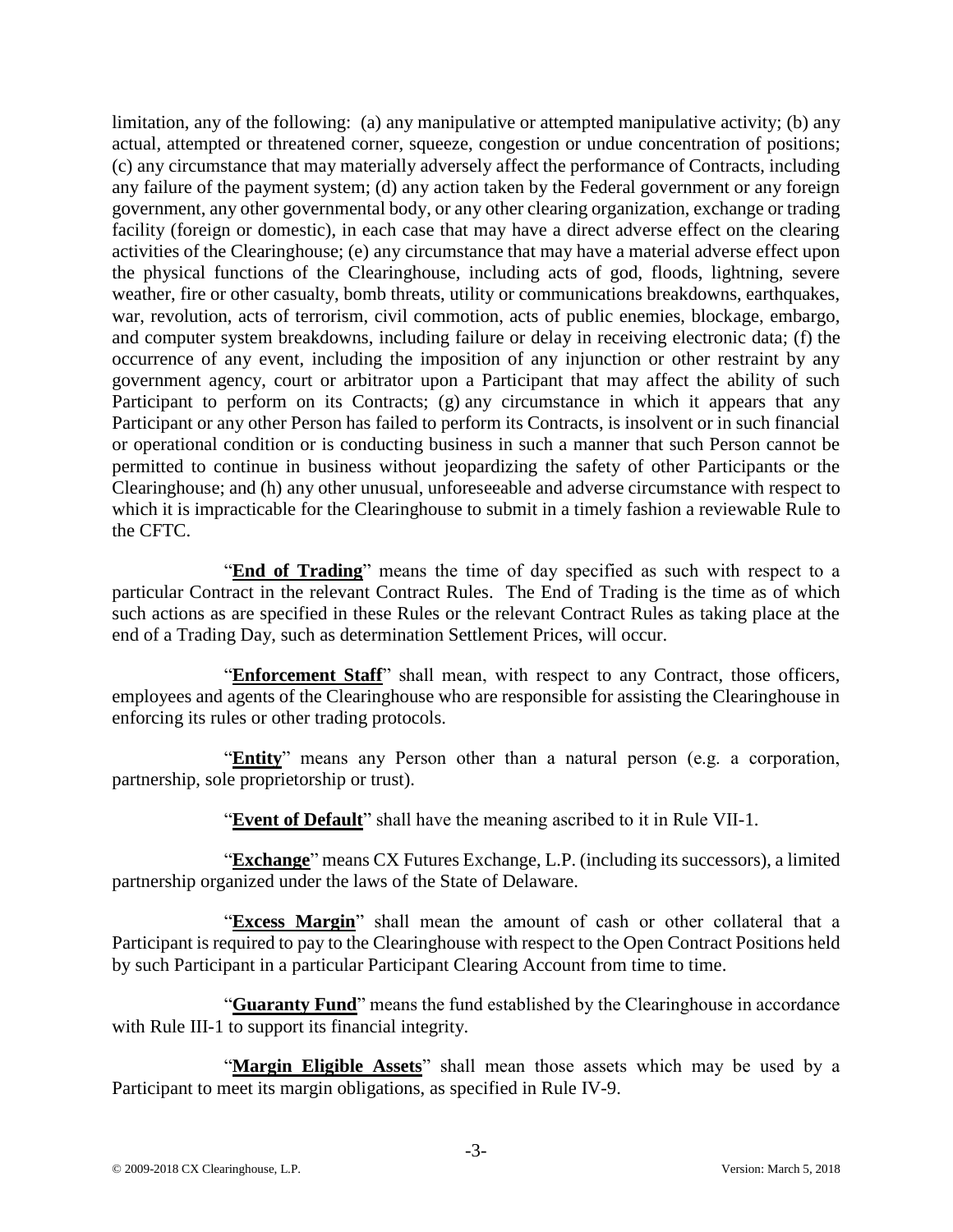**"Margin Funds"** shall mean those funds in a Participant Clearing Account that are required for Original Margin and Variation Margin and are not otherwise available for use by the Participant.

"**Mark to Market**" shall mean the determination of the amount to be paid or received as caused by changes in Original Margin or Variation Margin with respect to any Contract by any Participant on the basis of the most recent market price for such Contract.

"**Monetary Default**" shall mean, with respect to any Participant: (a) the failure of such Participant and, if applicable, its Approved Financial Institution to timely deposit with, or pay to, the Clearinghouse in full any Original Margin, Variation Margin, or other amount due under or in connection with any Contract held by such Participant (including any other margin obligations upon delivery or settlement of the Contract, as specified in the relevant Contract Rules), when and as required by or pursuant to these Rules, or (b) any other event affecting such Participant which the Clearinghouse determines threatens the financial integrity of the Clearinghouse or any other Participant and requires action by the Clearinghouse in accordance with Rules VII-1, VII-2, or VII-3.

**"Moody's"** shall mean Moody's Investor Services Inc. (and any successor rating

agency).

"NFA" shall mean the National Futures Association and any such successor organization.

"**Open Contract Position**" shall mean any Contract submitted by a Participant to the Clearinghouse, and accepted by the Clearinghouse, for clearing that has not been designated as a Closed Contract Position, including (a) any long or short position in such Contract without a matching position that such first position can be offset against, (b) any long or short position in such Contract with a matching position that such first position can be offset against but that is held open by such Participant under an approved hedge program and (c) any long or short position in such Contract with a matching position that such first position can be offset against but that is held open under the applicable Contract Rules which defer offset until Contract expiration or another specified date.

"**Original Margin**" means the amount of Margin Eligible Assets required to be on deposit with the Clearinghouse pursuant to Rule IV-3.

"**Participant**" means any Person that has been granted, and continues to have, Clearing Privileges through the Clearinghouse.

"**Participant Clearing Account**" shall mean, with respect to each Participant, the account established and maintained by such Participant at the Clearinghouse through which the Participant will hold, and the Clearinghouse will maintain and monitor, Available Funds, Open Contract Positions, Closed Contract Positions, Contract Profit or Loss Amounts and the corresponding margin requirements, if any, in connection with Open Contract Positions entered into through the Participant's Trading Account.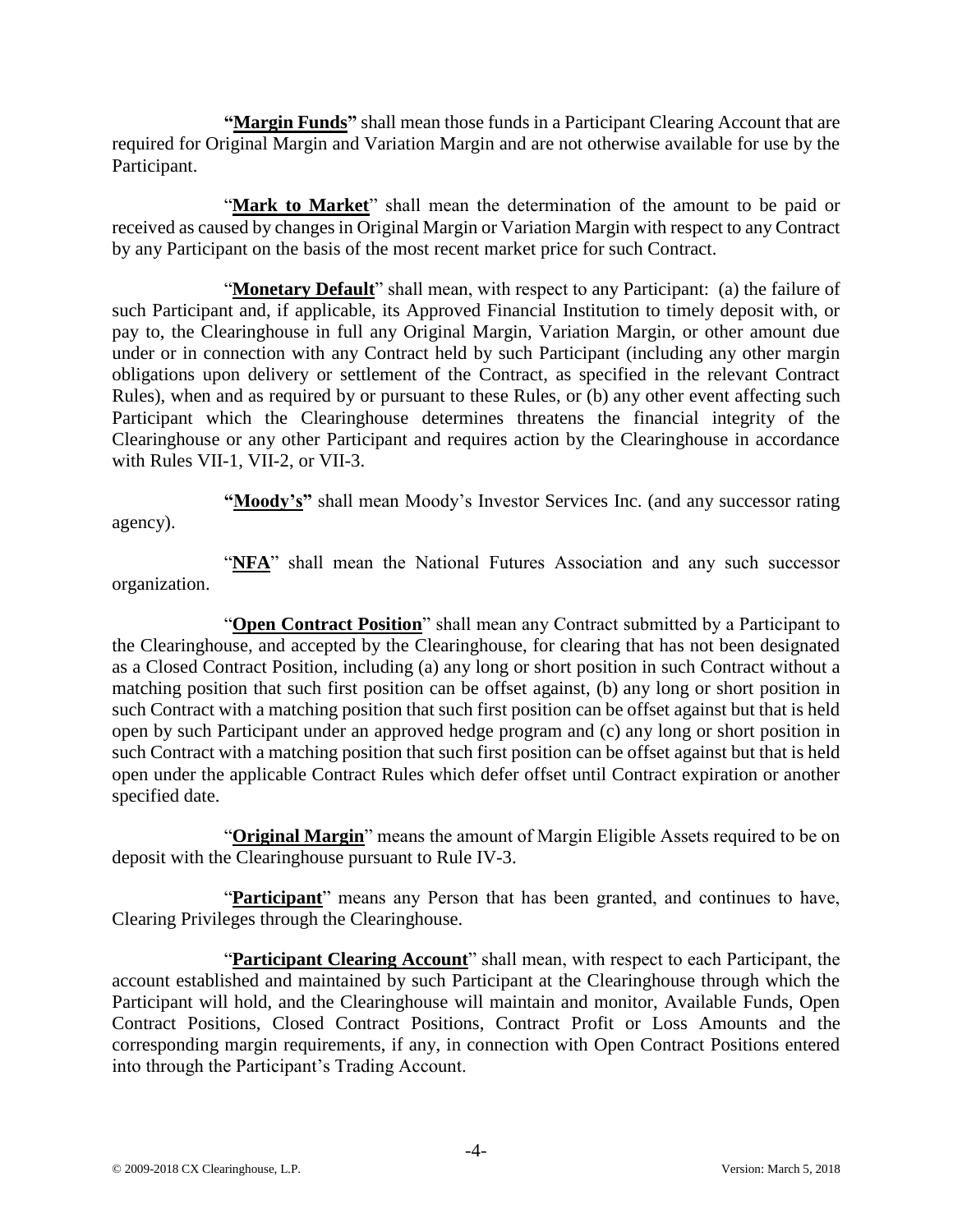"**Person**" shall mean any natural person, association, partnership, limited liability company, joint venture, trust, corporation or other entity.

"**President**" shall mean the individual appointed by the Board from time to time to serve as president of the Clearinghouse.

"**Public Director**" shall have the meaning ascribed to it in Clearinghouse Rule I-8(b), provided that such definition shall be amended from time to time as may be necessary to conform to any amendments or modifications to the term "Public Director" set forth in the CFTC Regulations as the CFTC may adopt from time to time.

"Rules" shall mean the rules, interpretations and stated policies of the Clearinghouse, and any instruments corresponding to any of the foregoing, in each case as adopted or amended from time to time by the Clearinghouse.

"**Settlement Price**" shall have the meaning assigned to such term in the Rules of the Exchange.

"**S&P**" shall mean Standard & Poor's, a division of the McGraw Hill Companies Inc. (or any successor rating agency).

"**Trading Day**" shall mean any day on which the Exchange is open and available for the trading of Contracts and the Clearinghouse is open and available to accept Contracts for clearing.

"**Trading Facility**" means any exchange or electronic trading platform on which Contracts then being cleared by the Clearinghouse are traded, including but not limited to excluded electronic trading facilities and exempt commercial markets, as such terms are defined under the Commodity Exchange Act or CFTC rules.

"**Variation Margin**" shall mean the amount of cash or other collateral that a Participant is required to pay to the Clearinghouse in accordance with Rule IV-4.

"**Vice President**" shall mean any individual appointed by the Board from time to time to serve as vice president of the Clearinghouse.

# **I-2. Rules of Interpretation**

For all purposes of these Rules, except as otherwise expressly provided herein or unless the context otherwise requires:

(a) the terms defined in these Rules include the plural as well as the singular and *vice versa*;

(b) words importing gender include all genders;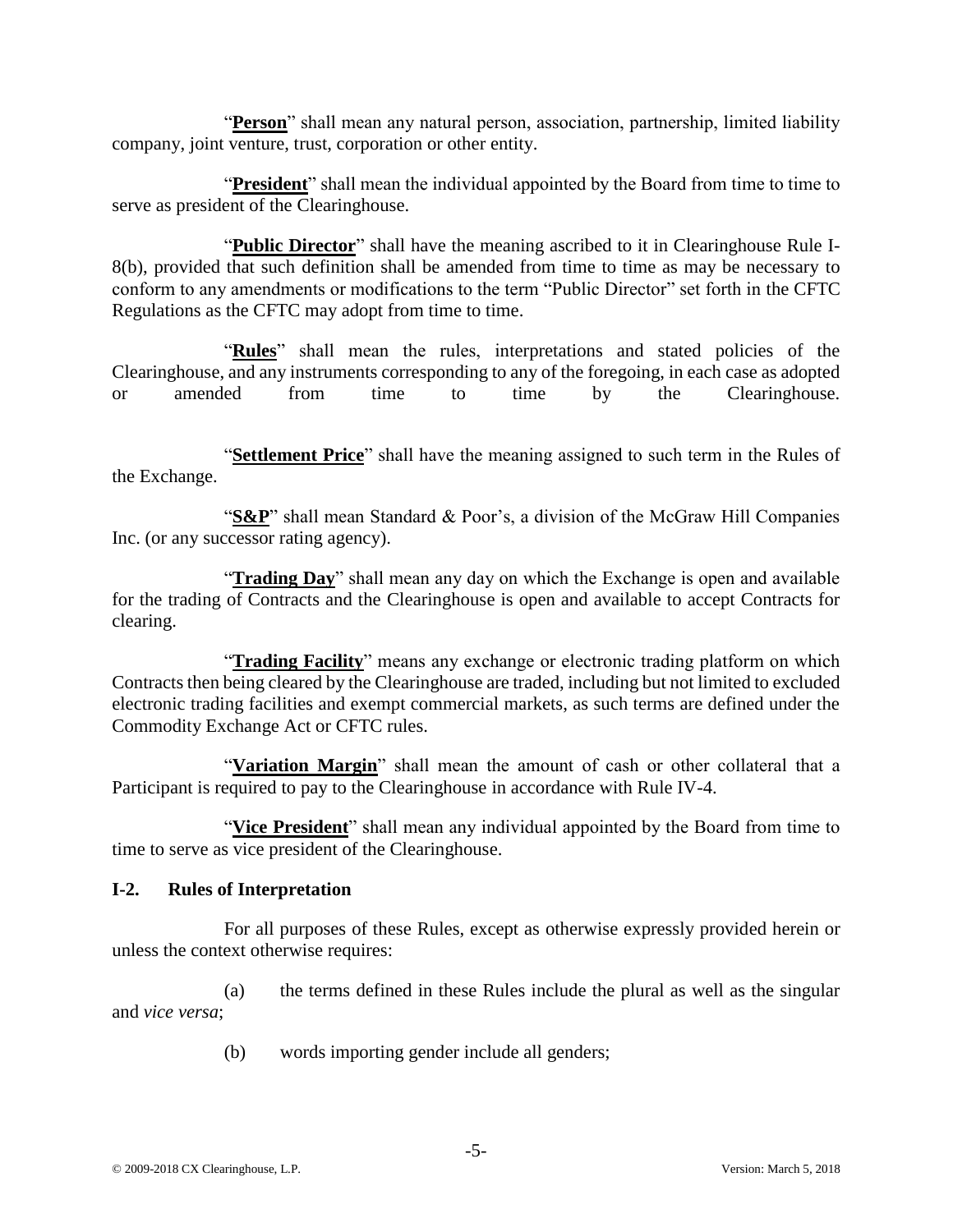(c) any reference to a Chapter or Rule refers to a Chapter or Rule of these Rules;

(d) any reference to these Rules refers to these Rules as an entirety, and the words "herein", "hereof", "thereto", "hereto" and "hereunder" and words of similar import refer to these Rules as an entirety and not to any particular Chapter, Rule or any other subdivision;

(e) references to days, months and years refer to calendar days, months and years, respectively;

(f) all references herein to "including" shall be deemed to be followed by the words "without limitation";

(g) any term used herein that is defined in the CEA or CFTC Regulations shall have the meaning assigned to it therein; and

(h) the titles of these Rules have been inserted for convenience of reference only and shall not affect the meaning of these Rules.

# **I-3. Amendment of Rules**

The Board may adopt any new Rules and may amend or repeal any existing Rules, without prior notice to Participants. All such new Rules, amendments or repeals shall become effective on such date (after any required filing with, or approval thereof by, the CFTC) as may be determined by the Clearinghouse, in its sole discretion.

# **I-4. Confidential Treatment of Participant Information**

All information received by the Clearinghouse with respect to any Participant concerning past or current positions carried by the Clearinghouse or any other clearing organization for any Participant, margin payments between the Clearinghouse and any Participant, or deliveries made by or to any Participant, and any financial statements or other financial information filed with or received by the Clearinghouse by or on behalf of any Participant, shall be held in confidence by the Clearinghouse and shall not be provided to any other Person, except as follows:

(a) with the prior written consent of such Participant;

(b) to the CFTC, the NFA or the U.S. Department of Justice or any other federal regulatory agency acting pursuant to the requirements of the CEA, any CFTC Regulation or any regulation of any other federal agency;

(c) pursuant to a subpoena issued by or on behalf of any Person, or in the discretion of the Clearinghouse, pursuant to a written request from the Congress of the United States, any committee or subcommittee thereof, the General Accounting Office, or any department or agency of the United States, any State, the District of Columbia or the City of New York;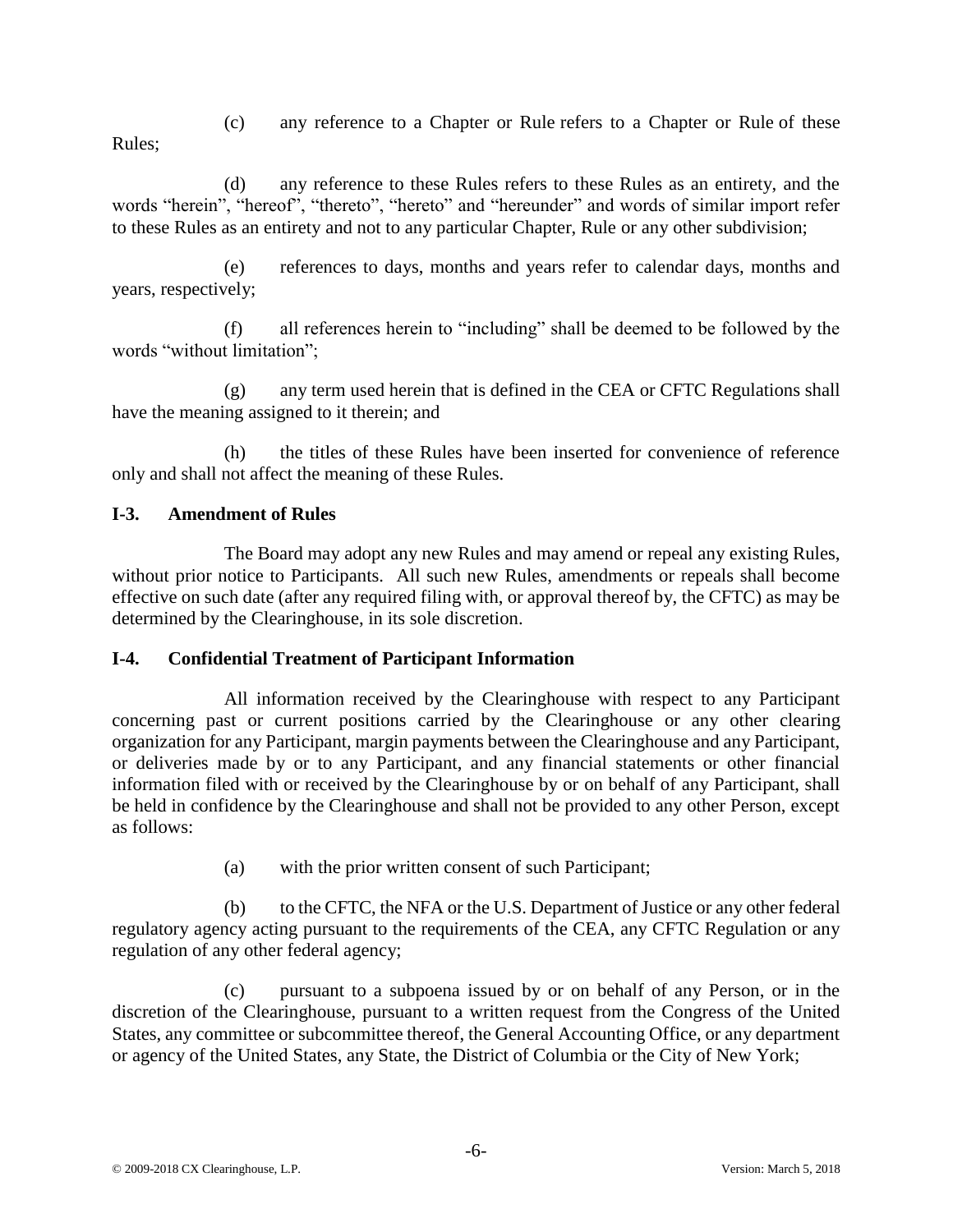(d) pursuant to an order issued by any court having jurisdiction over the Clearinghouse;

(e) to the Enforcement Staff with respect to any Contract held by any Participant, for audit, compliance or market surveillance purposes, on such terms and subject to such conditions as the Board may deem appropriate;

(f) to any Person in the business of providing data processing or similar services for the purpose of performing computations or analysis, or of preparing reports or records for, the Clearinghouse, on such terms and subject to such conditions as the Board may deem appropriate;

(g) to counsel or accountants for the Clearinghouse; or

(h) to any other Person to the extent and on such terms and subject to such conditions as the Board may, from time to time, deem appropriate.

If information concerning, or financial statements of, any Participant is requested as contemplated by clause (b), (c) or (d) above, the Clearinghouse shall notify such Participant prior to furnishing such information, unless in the judgment of the Clearinghouse it would be contrary to the best interests of the Clearinghouse to do so.

# **I-5. Notices to Participants**

Each Participant must provide the Clearinghouse with its current mailing address and electronic address. The delivery by certified mail or by electronic transmission of any notice, order or other communication to any Participant at the mailing address or electronic address last designated by it shall constitute good and sufficient delivery thereof to such Participant.

#### **I-6. The Board of Directors**

(a) The business and affairs of the Clearinghouse shall be managed by the Board of Directors in accordance with the CX Clearinghouse, L.P. Operating Agreement and Applicable Law.

(b) The number of directors on the Board of Directors shall be seven, at least three of whom shall be Public Directors (or such other percentage of the Board of Directors as may be required by the CFTC Regulations, as amended from time to time, provided that the number of Public Directors shall be equal to no less than 35% of the entire Board of Directors). Any vote made by the Board of Directors that results in a tie will require that the Board of Directors reconvene to reconsider the matter until such tie is broken.

(c) The appointment of the members of the Board of Directors will be made by the General Partner. The sole member of the General Partner shall make such appointments on behalf of the General Partner.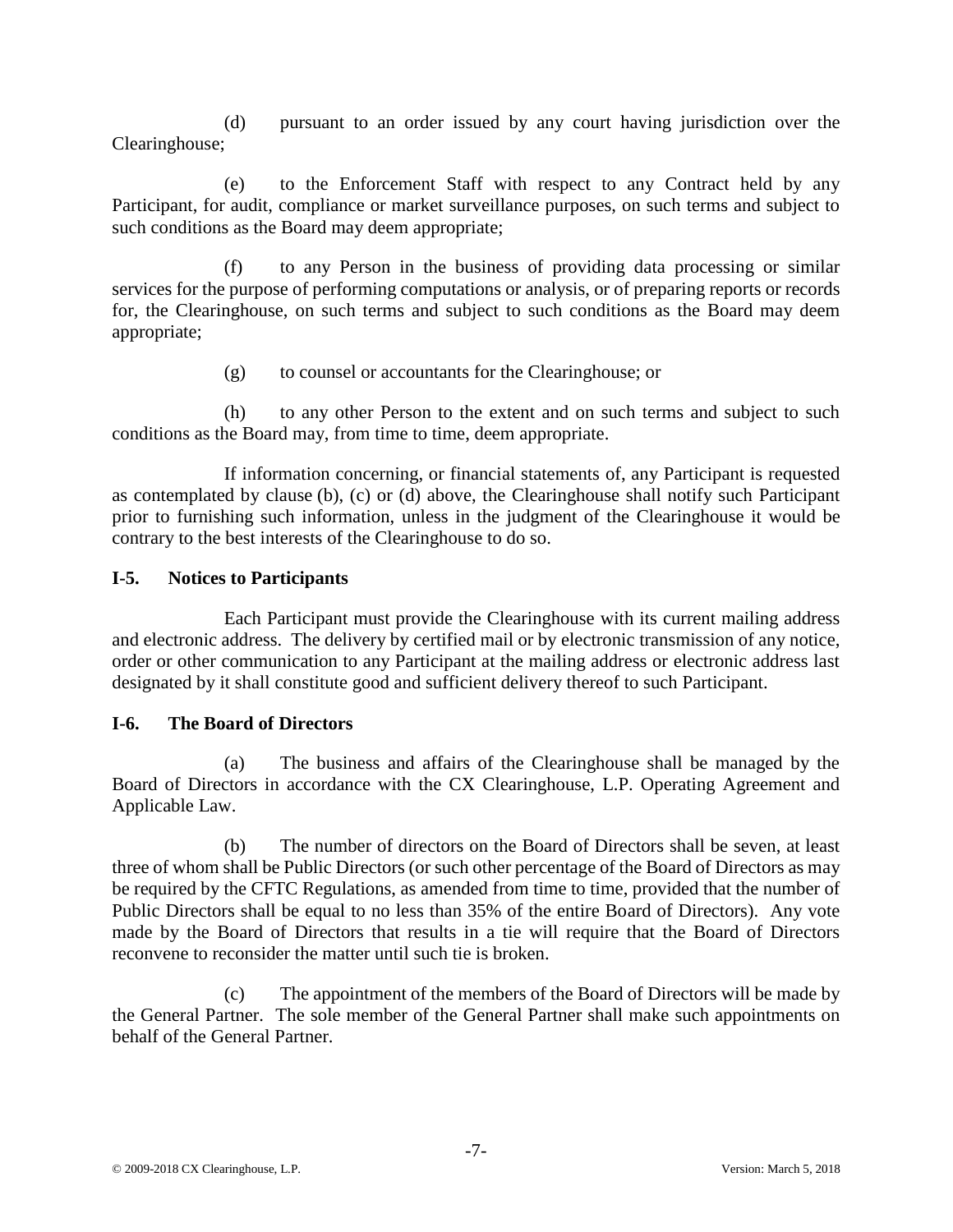# **I-7. Contract Rules**

(a) Notwithstanding any provision of these Rules to the contrary, the Contract Rules with respect to a particular Contract shall govern the applicability of these Rules to clearing of such Contracts and, in the event of any conflict between these Rules and the Contract Rules, the Contract Rules shall govern with respect to trading in the relevant Contract.

(b) Notwithstanding the generality of Rule I-7(a) or anything to the contrary in Rule II-2, the Contract Rules for each individual Contract may specify:

> (i) different classes of Participants eligible to clear such Contracts. Each such class of Participants shall have the rights and obligations specified by the Contract Rules for each such Contract; and

> (ii) whether such Contract may be settled via cash settlement, physical delivery of the underlying commodity, or by any other means, as applicable.

# **I-8. Board Eligibility**

(a) No Person may serve as an Officer of the Clearinghouse, or a member of the Board of Directors, or any committee thereof, if such Person:

> (i) was found within the past three years by a final decision of a selfregulatory organization, an administrative law judge, a court of competent jurisdiction or the CFTC to have committed a disciplinary offense;

(ii) entered into a settlement agreement within the past three years in which any of the findings or, in absence of such findings, any of the acts charged included a disciplinary offense;

(iii) is currently suspended from trading on any contract market, is suspended or expelled from membership from any self-regulatory organization, is serving any sentence of probation or owes any portion of a fine imposed pursuant to either:

(A) a finding by a final decision of a self-regulatory organization, an administrative law judge, a court of competent jurisdiction or the CFTC that such person committed a disciplinary offense; or

(B) a settlement agreement in which any of the findings or, in absence of such findings, any of the acts charged included a disciplinary offense;

(iv) is currently subject to an agreement with the CFTC or any selfregulatory organization not to apply for registration with the CFTC or membership in any self-regulatory organization;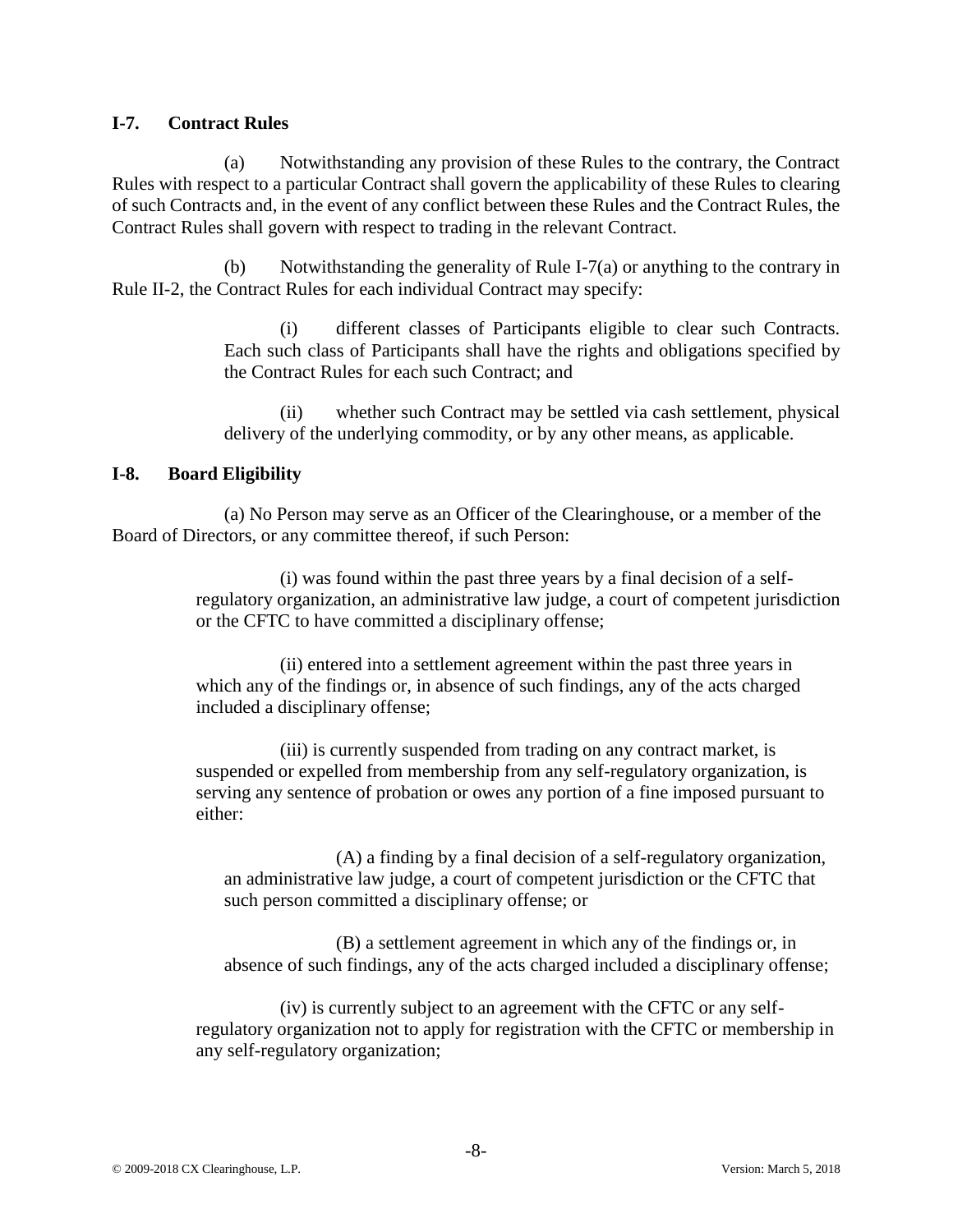(v) is currently subject to or has had imposed on him or her, within the past three years, a CFTC registration revocation or suspension in any capacity for any reason, or has been convicted within the past three years of any of the felonies listed in Section  $8a(2)(D)(ii)$  through (iv) of the CEA; or

(vi) is currently subject to a denial, suspension or disqualification from serving on the disciplinary committee, arbitration panel or governing board of any self-regulatory organization as that term is defined in Section  $3(a)(26)$  of the Securities Exchange Act of 1934.

(b) To qualify as a Public Director, an individual must be found, by action of the Board of Directors, to have no relationship with the Clearinghouse that reasonably could affect the independent judgment or decision making of the Director. In addition, a Director shall automatically be deemed to have such a relationship and shall not be considered a "Public Director" if any of the following circumstances exist:

> (i) within the last year, the individual or any member of his or her immediate family has been an officer or employee of the Clearinghouse or any of its affiliates. Solely for purposes of this Rule I-8, the term "affiliate" shall mean parents or subsidiaries of the Clearinghouse or entities that share a common parent with the Clearinghouse. For the avoidance of doubt, an individual may still qualify as a Public Director if such individual (x) has, within the last year, served as a director of an affiliate of the Clearinghouse, but (y) otherwise meets the eligibility criteria under this Rule I-8(b).

(ii) within the last year, the individual or any member of his or her immediate family has been a Participant of the Clearinghouse, or a person employed by or affiliated with a Participant. In this context, a person is "affiliated" with a Participant if he or she is an officer or director of the Participant, or if he or she has any other relationship with the member such that his or her impartiality could be called into question in matters concerning the Participant.

(iii) within the last year, the individual or any immediate family member of the individual, or a firm with which such individual or his or her immediate family member is affiliated**,** as described in Rule I-8(b)(ii) above, received more than \$100,000 in combined annual payments from the Clearinghouse or its affiliates, or from a Participant or any person or entity affiliated with a Participant of the Clearinghouse, in each case for legal, accounting or consulting services. Compensation for services as a Director shall not count towards the \$100,000 payment limit, nor shall deferred compensation for services prior to becoming a Director, so long as such compensation is in no way contingent, conditioned or revocable.

(c) Public Directors may also serve as directors of any parent or affiliate company of the Clearinghouse if the Public Directors otherwise meet the definition of "Public Director" in this Rule I-8.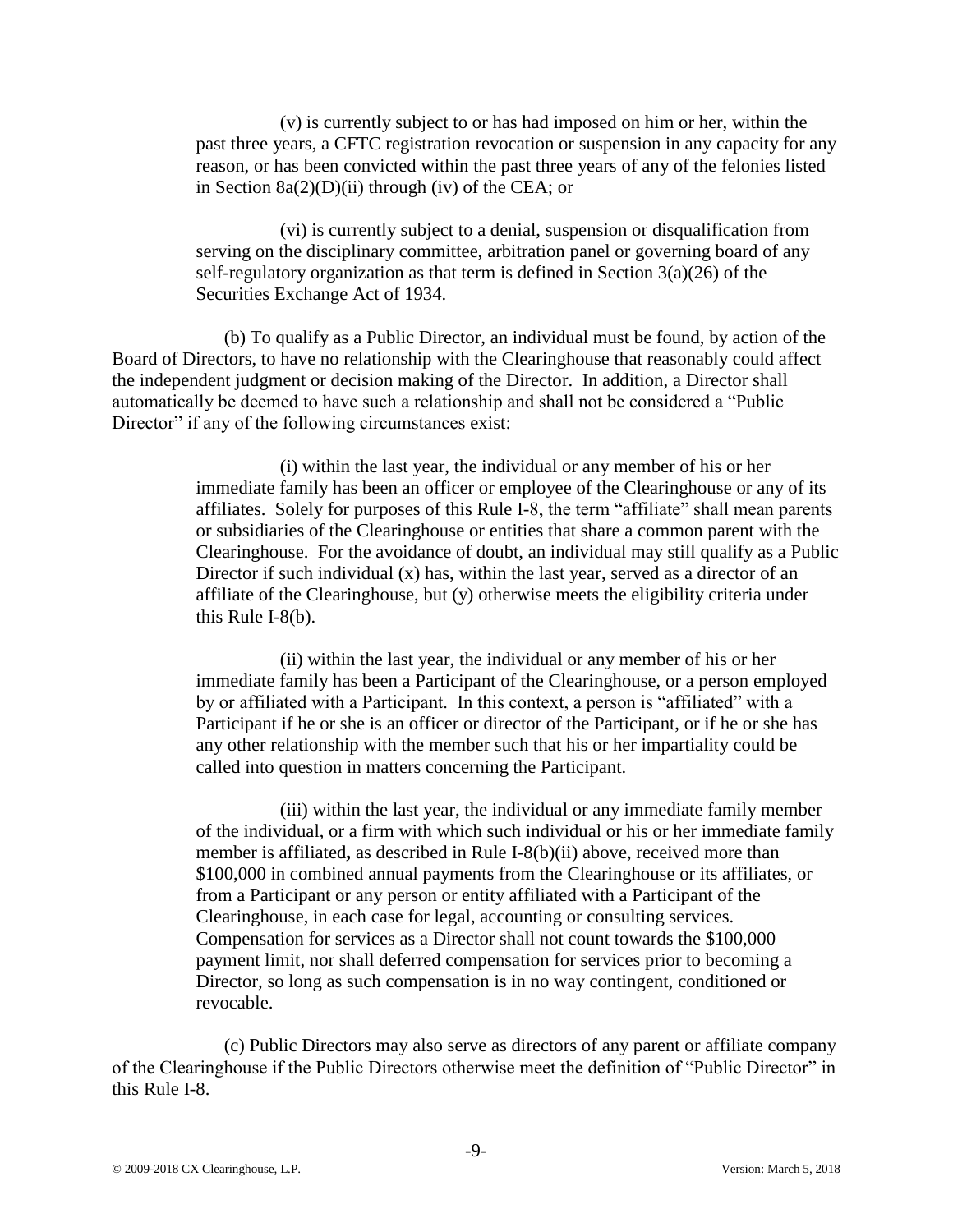#### **I-9. Conflicts of Interest**

(a) *Definitions*. For purposes of this Clearinghouse Rule I-9, the following definitions shall apply:

(i) The term "family relationship of a Person" shall mean such Person's spouse, former spouse, parent, stepparent, child, stepchild, sibling, stepbrother, stepsister, grandparent, grandchild, uncle, aunt, nephew, niece or in-law.

(ii) The term "Board" shall mean the Board of Directors or any Board committee duly authorized to take action or to recommend the taking of action on behalf of the Clearinghouse.

(iii) The term "member's affiliated firm" shall mean a firm in which a member of the relevant deliberating body is an employee or a "principal," as defined in CFTC Regulation 3.1(a).

(iv) The term "named party in interest" shall mean a Person or entity that is identified by name as a subject of any matter being considered by the Board, or any Board committee.

(v) The term "significant action" shall mean any of the following types of actions or Rule changes that are implemented without the CFTC's prior approval:

(A) Any actions or Rule changes which address an "Emergency", as defined in Chapter I of these Rules; and

(B) Any changes in margin levels that are designed to respond to extraordinary market conditions or otherwise likely to have a substantial effect on prices in any Contract.

(b) *Named Party in Interest Conflict.*

(i) *Prohibition.* No Officer of the Clearinghouse, or member of the Board of Directors or any Board committee, shall knowingly participate in such body's deliberations or voting in any matter involving a named party in interest where such member:

(A) is a named party in interest;

(B) is an employer, employee or fellow employee of a named party

in interest;

(C) is associated with a named party in interest through a broker

association;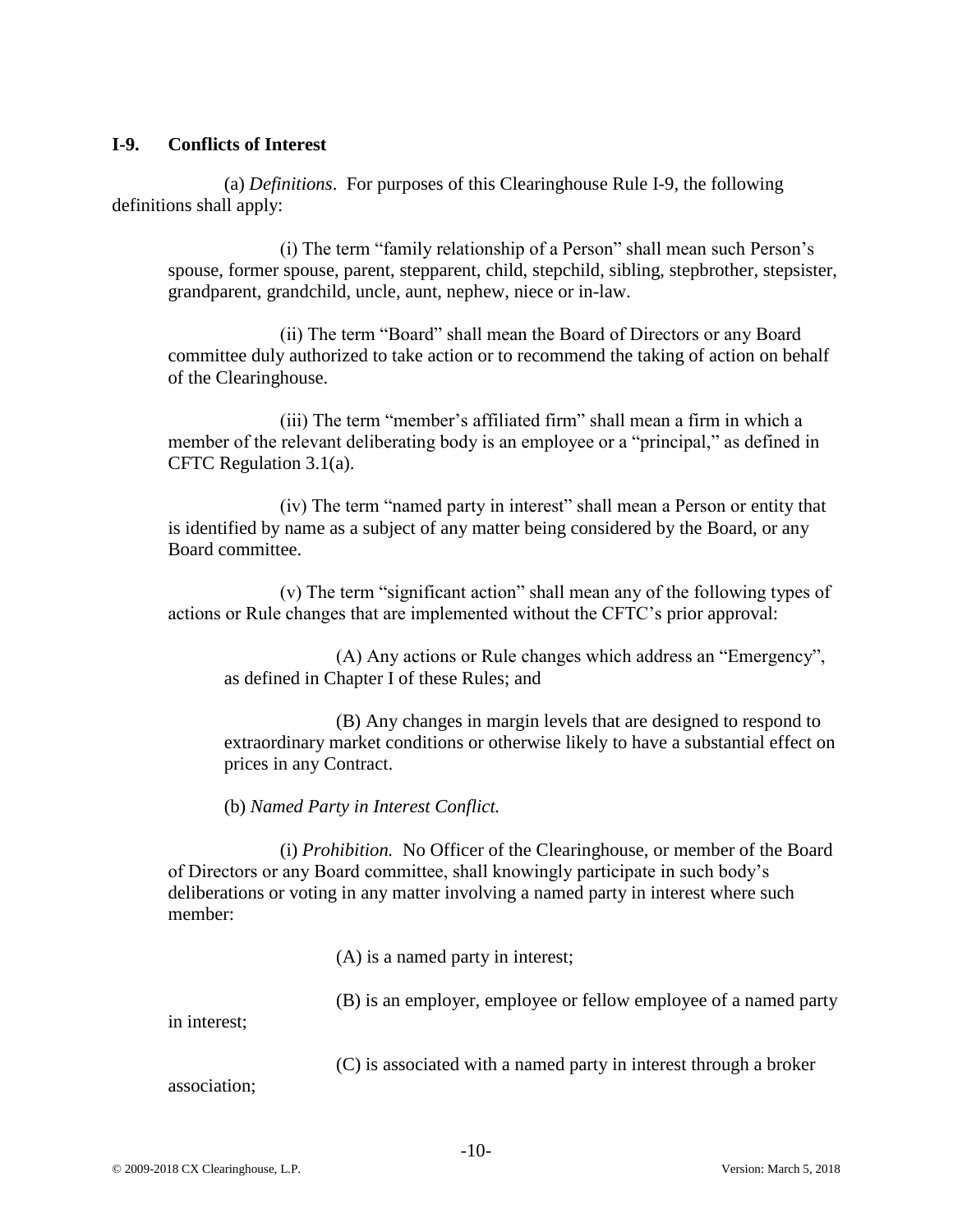(D) has a family relationship with a named party in interest or (E) has any other significant, ongoing business relationship with a named party in interest, excluding relationships limited to executing Contracts opposite each other.

(ii) *Disclosure.* Prior to consideration of any matter involving a named party in interest, each member of the deliberating body shall disclose to the President, or his or her designee, whether such member has or may have one of the relationships listed in paragraph (b)(i) of this Rule I-9 with a named party in interest.

(iii) *Procedure and Determination.* The President, or his or her designee, shall determine whether any member of the relevant deliberating body is subject to a conflicts restriction under this paragraph (b). Such determination shall be based upon a review of the following information:

(A) information provided by such member pursuant to clause (ii) above; and

(B) any other source of information that is held by or reasonably available to the Clearinghouse.

# (c) *Financial Interest in a Significant Action Conflict.*

(i) Prohibition. No Officer of the Clearinghouse, or member of the Board of Directors or any Board committee shall participate in such body's deliberations or voting on any significant action if such member knowingly has a direct and substantial financial interest in the result of the vote based upon positions that could reasonably be expected to be affected by the significant action under consideration, as determined pursuant to this paragraph (c).

(ii) Disclosure. Prior to consideration of any significant action, each member of the deliberating body who does not choose to abstain from deliberations or voting shall disclose to the President, or his or her designee, position information known to such member with respect to any particular Contracts that are under consideration, and any other positions which the deliberating body reasonably expects could be affected by the significant action, as follows:

(A) gross positions held at the Exchange in such member's personal accounts or "controlled accounts", as defined in CFTC Regulation 1.3(j);

(B) gross positions held at the Exchange in accounts in which such member is a "principal", as defined in CFTC Regulation 3.1(a); and

(C) any other types of positions, whether maintained at the Exchange or elsewhere, held in such member's personal accounts or the proprietary accounts of such member's affiliated firm, that the Clearinghouse reasonably expects could be affected by the significant action.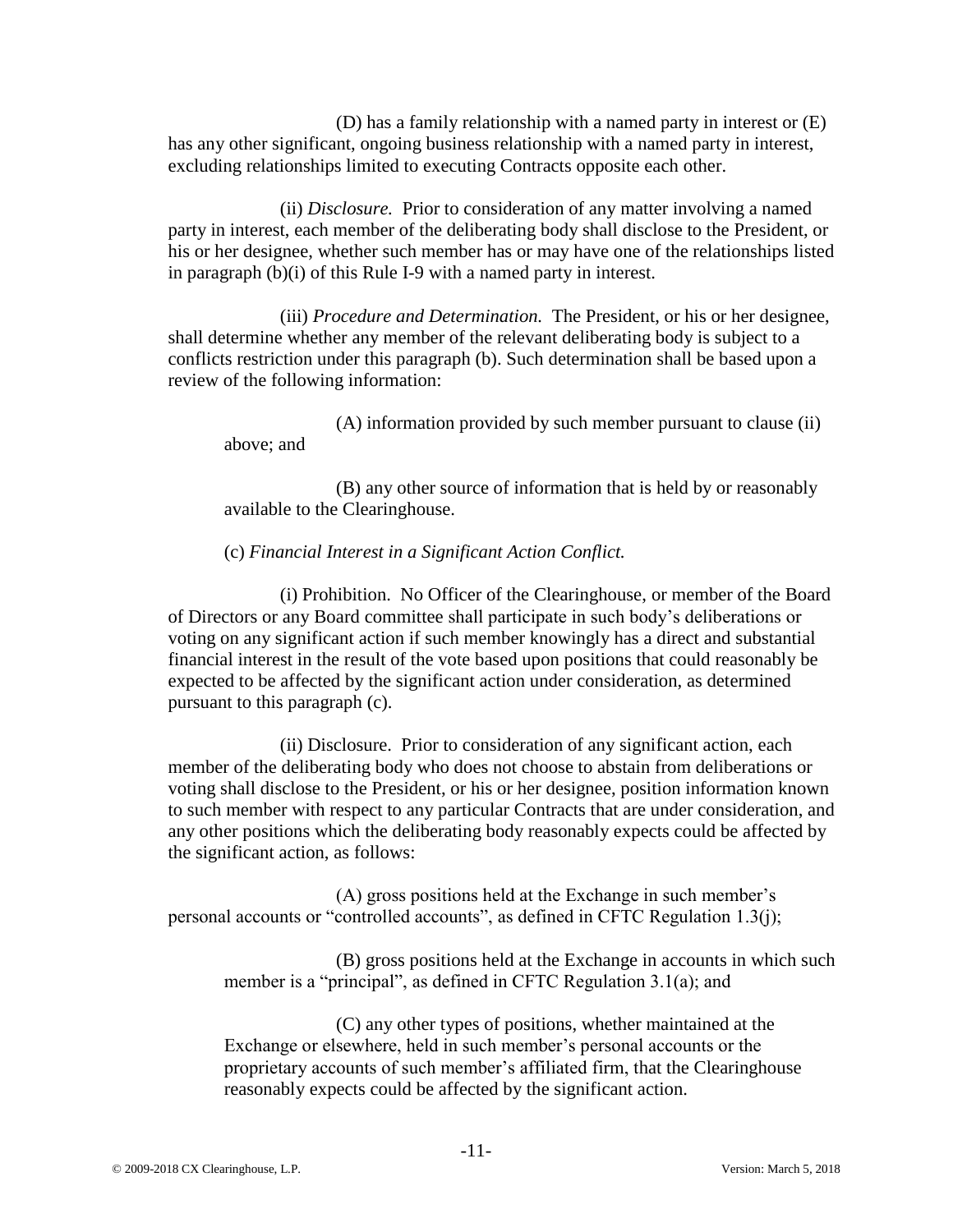(iii) Procedure and Determination. The President, or Chief Compliance Officer, or the President's designee, shall determine whether any member of the relevant deliberating body is subject to a conflicts restriction under this paragraph (c) based upon a review of the most recent large trader reports and clearing records available to the Clearinghouse, information provided by such member with respect to positions pursuant to clause (ii) above and any other source of information that is held by and reasonably available to the Clearinghouse, taking into consideration the exigency of the significant action being contemplated. A member of a deliberating body shall be subject to the conflicts restriction in clause (i) above if the review by the President, or his or her designee, identifies a position in such member's personal or controlled accounts or accounts in which such member is a principal as specified in subclauses (iii)(A), (B) and (C) above.

(iv) Deliberation Exemption. Any Officer of the Clearinghouse, member of the Board, or any Board committee, who would otherwise be required to abstain from deliberations and voting pursuant to this paragraph (c) may participate in deliberations, but not voting, if the deliberating body, after considering the factors specified below, determines that such participation would be consistent with the public interest, provided, however, that before reaching any such determination, the deliberating body shall fully consider the position information specified in clause (ii) above which is the basis for such member's substantial financial interest in the significant action that is being contemplated. In making its determination, the deliberating body shall consider:

(A) whether such member's participation in deliberations is necessary to achieve a quorum; and

(B) whether such member has unique or special expertise, knowledge or experience in the matter being considered.

(d) *Documentation*. The minutes of any meeting to which the conflicts determination procedures set forth in this Clearinghouse Rule I-9 apply shall reflect the following information:

(i) the names of all members of the relevant deliberating body who attended such meeting in person or who otherwise were present by electronic means;

(ii) the name of any member of the relevant deliberating body who voluntarily recused himself or herself or was required to abstain from deliberations or voting on a matter and the reason for the recusal or abstention, if stated; and

(iii) information on the position information that was reviewed for each member of the relevant deliberating body.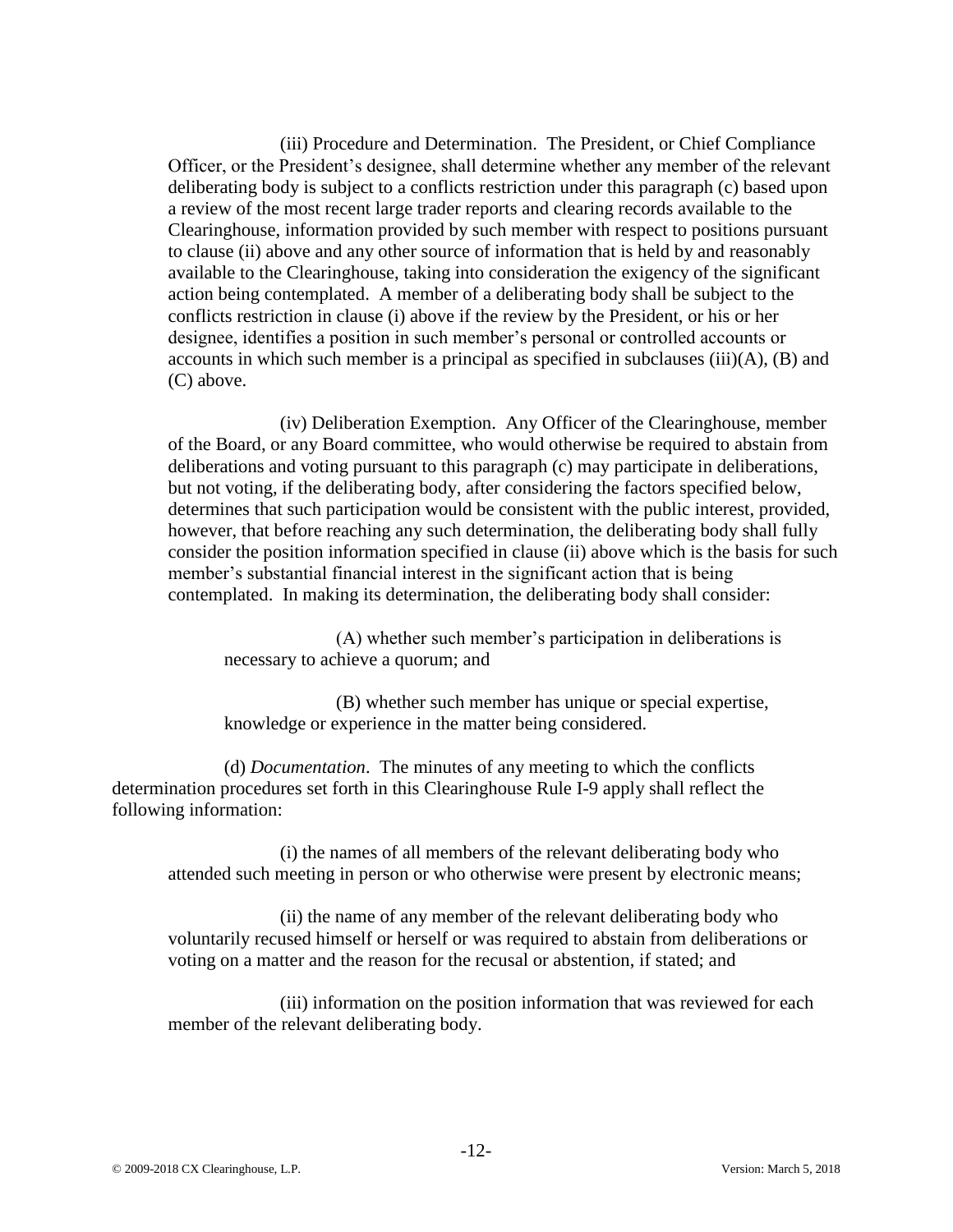### **I-10. Restrictions on Certain Persons Who Possess Material, Non-Public Information**

(a) None of (i) any Officer of the Clearinghouse, (ii) any member of the Board of Directors or any committee established by the Board of Directors or the Clearinghouse, (iii) any employee or agent of the Clearinghouse shall use or disclose any material, non-public information obtained in connection with the performance of his or her official duties, for any purpose other than the performance of his or her official duties.

(b) No Officer, employee or agent of the Clearinghouse, and no member of the Board of Directors or any committee established by the Board of Directors of the Clearinghouse, shall (i) trade in any Contract, or any underlying or related commodity interest, if such Person is in possession of material non-public information concerning such Contract or any underlying or related commodity interest or (ii) disclose to any other Person material, non-public information, however obtained (including, without limitation, material non-public information obtained by an employee or agent of the Clearinghouse in connection with such employee or agent's employment or agency, as the case may be), if such Person could reasonably expect that such information might assist another Person in trading any Contract or underlying or related commodity interest.

(c) Any Officer, Director, or employee or agent of the Clearinghouse who violates any provision of this Clearinghouse Rule II-9 shall indemnify the Clearinghouse for, and hold the Clearinghouse harmless against, any losses, damages or costs that the Clearinghouse may incur as a result of such violation.

(d) Notwithstanding anything to the contrary in this Clearinghouse Rule II-9, the applicable Contract Rules for each Contract traded on the Exchange may impose additional prohibitions on the use of or trading on material non-public information by any Person.

(e) For purposes of this Clearinghouse Rule II-9, the terms "material information," "non-public information" and "commodity interest" shall have the meanings ascribed to them in CFTC Regulation 1.59 or in the applicable Contract Rules, as the case may be.

# **I-11. Chief Compliance Officer**

(a) The Board will designate a Chief Compliance Officer, who will report to the Board, or a committee thereof, or the President. The Board, or a committee thereof, or the President will establish the Chief Compliance Officer's compensation.

(b) The individual designated to serve as Chief Compliance Officer must have the background and skills appropriate for fulfilling the responsibilities of the position. No individual who would be disqualified from registration under applicable law may serve as a Chief Compliance Officer.

(c) The Chief Compliance Officer shall meet with the Board of Directors, or a committee thereof, or the President at least once a year.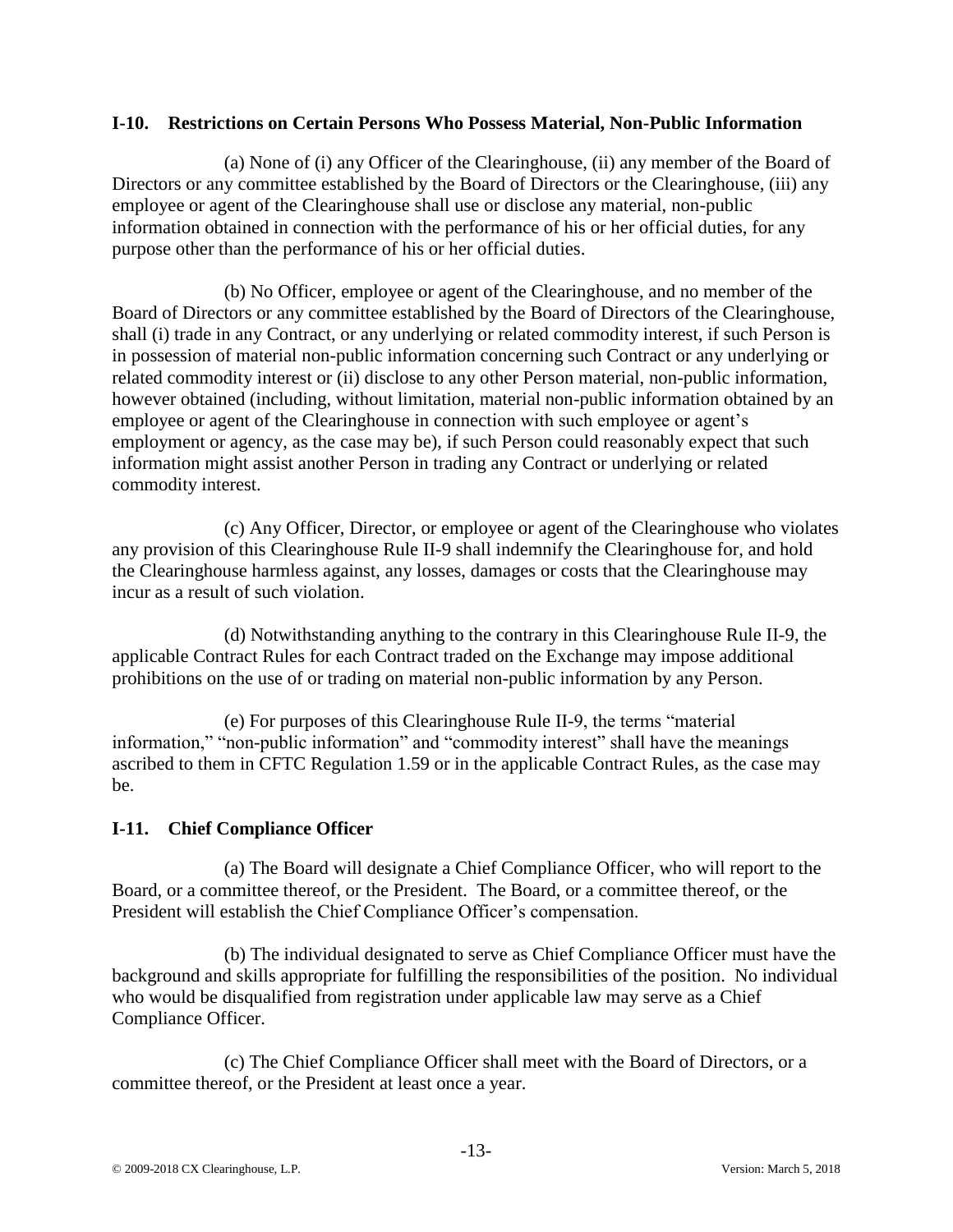(d) The duties of the Chief Compliance Officer will include:

(i) Reviewing the Clearinghouse's compliance with applicable law, including the regulations of the CFTC;

(ii) In consultation with the Board, resolving any conflicts of interest that may arise;

(iii) Establishing and administering written policies and procedures reasonably designed to prevent violation of applicable law, including the regulations of the CFTC;

(iv) Taking reasonable steps to ensure compliance with applicable law, including the regulations of the CFTC, relating to agreements, contracts, or transactions;

(v) Establishing procedures for the remediation of noncompliance issues identified by the chief compliance officer through any compliance office review, look-back, internal or external audit finding, self-reported error, or validated complaint;

(vi) Establishing and following appropriate procedures for the handling, management response, remediation, retesting, and closing of noncompliance issues; and

(vii) Annually, preparing, signing, and providing to the Board of Directors, or a committee thereof, or the President and the CFTC, a written report, consistent with applicable law, describing the Clearinghouse's compliance with applicable law during the most recently completed fiscal year.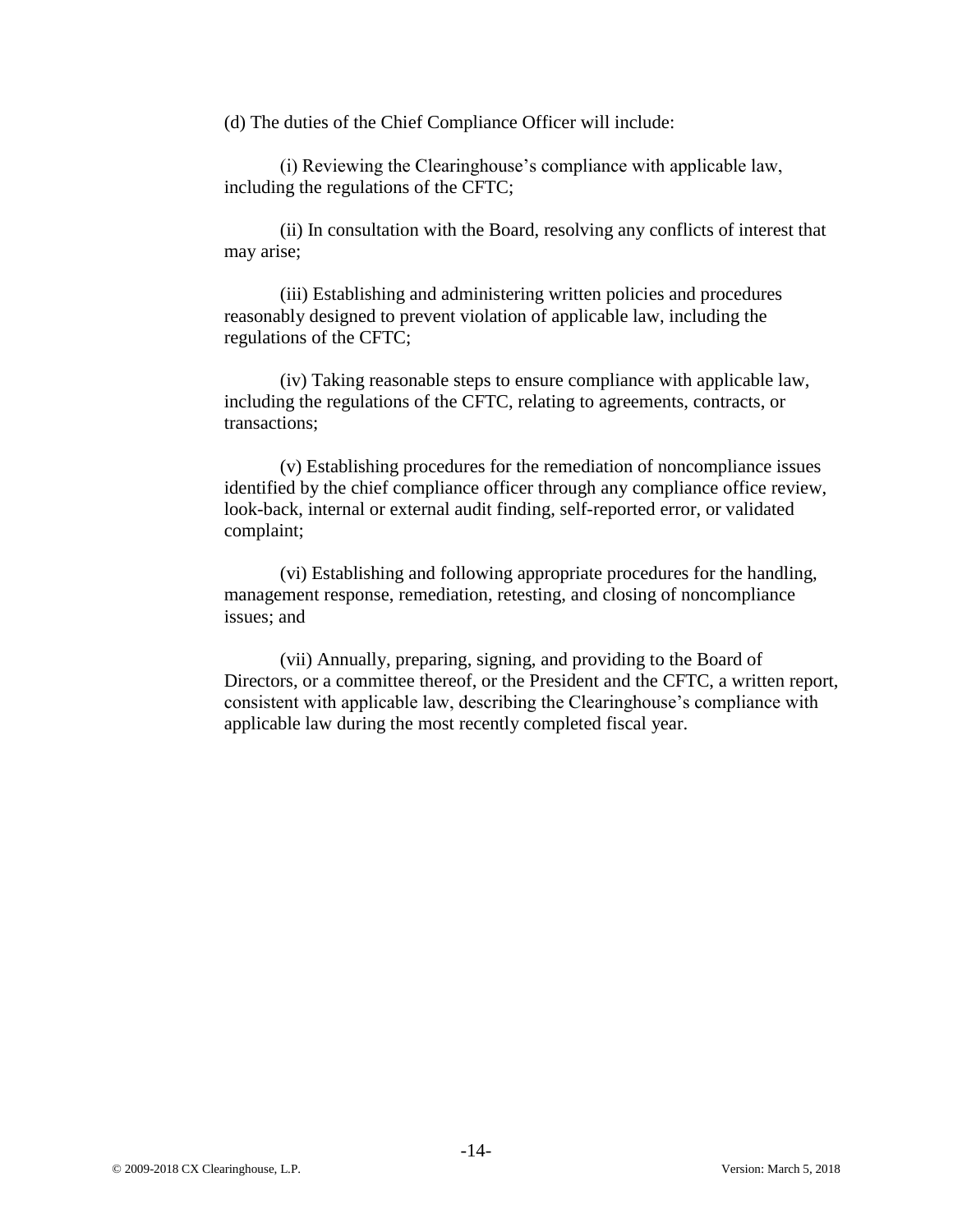# **CHAPTER II PARTICIPANTS**

# **II-1. Classes of Participants**

(a) The Clearinghouse shall have only one class of Participants. Participants shall not have any proprietary interest in the Clearinghouse and shall be eligible to clear positions in Contracts only for their proprietary Participant Clearing Accounts, on a direct basis. Futures commission merchants or other intermediaries shall not be permitted to clear Contracts on behalf of customers.

(b) Participants (A) may clear and hold either long or short positions in Contracts; (B) must satisfy all requirements generally applicable to Participants under these Rules; (C) must satisfy such financial criteria as may be prescribed by the Clearinghouse from time to time; (D) be operationally able to satisfy any margin deficit before 12:00 Noon Eastern Time on the Trading Day (or, if such Trading Day is not a Business Day, on the next succeeding Trading Day that is also a Business Day) after the End of Trading on the Trading Day on which such margin requirement is imposed; (E) must satisfy all margin requirements applicable to Contracts cleared for such Participants; and (F) have technical and operational capabilities to fulfill any other Participant obligations as may from time to time be required.

(c) Notwithstanding anything to the contrary in Rule II-1(a), the Clearinghouse shall have the right to (i) establish more than one class of Participants, in connection with the clearing of particular Contracts, and (ii) impose differing or additional margin or other obligations with respect to clearing particular Contracts, in each case subject to and in accordance with the applicable Contract Rules.

# **II-2. Eligibility**

(a) Each applicant to become a Participant that is an individual must: (i) be at least 18 years of age, (ii) have a mechanism that is acceptable to the Clearinghouse for transferring funds to and receiving funds from the Clearinghouse, (iii) make an initial deposit appropriate to the Contracts then being traded to open a Participant Clearing Account, and (iv) satisfy such other operational, regulatory or other requirements as may from time to time be adopted by the Clearinghouse.

(b) Each applicant to become a Participant that is an entity must: (i) be duly organized and in good standing in its jurisdiction of organization, (ii) have a mechanism that is acceptable to the Clearinghouse for transferring funds to and receiving funds from the Clearinghouse, (iii) have the legal authority and be duly authorized and empowered to open accounts and effect transactions in futures and options, or other contracts, agreements or transactions, cleared through the Clearinghouse, (iv) make an initial deposit appropriate for the Contracts then being traded to open a Participant Clearing Account, and (v) satisfy such other operational, regulatory or other requirements as may from time to time be adopted by the Clearinghouse.

(c) Notwithstanding anything in the foregoing paragraphs (a) or (b) to the contrary: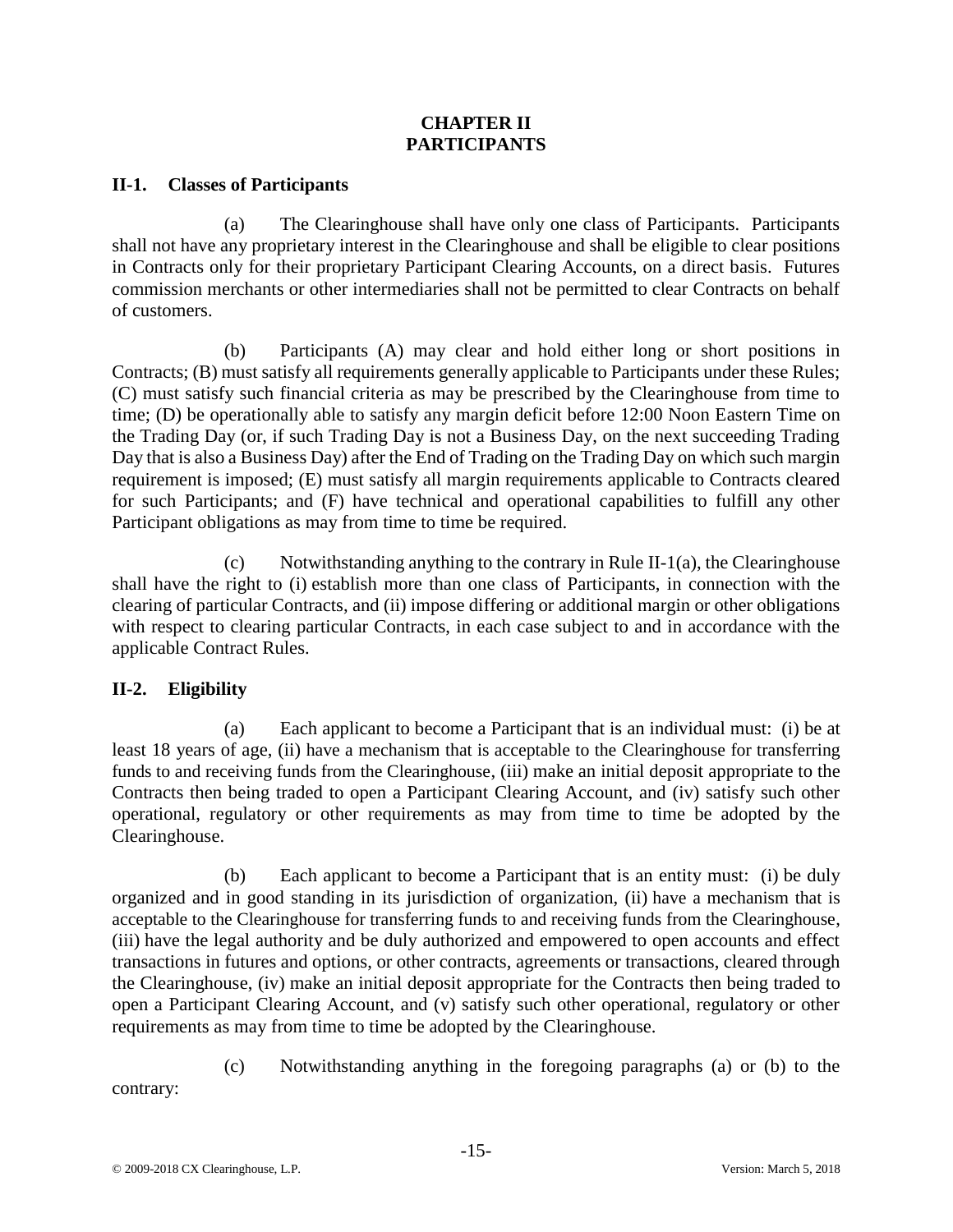(i) In considering any applicant for status as a Participant, the Clearinghouse may request additional information, or employ such other means that it deems desirable or appropriate, to ascertain relevant facts bearing on the applicant's qualifications;

(ii) The Clearinghouse may limit the clearing of particular Contracts to specific classes of Participants, based upon financial, regulatory or other criteria established by the Clearinghouse. Without limitation of the foregoing, the Clearinghouse may determine to limit the clearing of particular Contracts to Participants that are financial institutions; and

(iii) Every applicant to become a Participant must have a mechanism that is acceptable to the Clearinghouse for transferring funds to and receiving funds from the Clearinghouse.

(d) Any applicant to become a Participant who has been rejected by the Clearinghouse for failure to meet the eligibility requirements in this Rule II-2 shall not be eligible for re-application during the six months immediately following such rejection.

# **II-3. Approval of Participant Status**

(a) Each application to become a Participant shall be in such form as may from time to time be prescribed by the Clearinghouse for such purpose, and shall be addressed to the President. Once an application is complete, the applicant will be approved as a Participant in the sole discretion of the President or any other officer of the Clearinghouse to whom the President may delegate such duties.

Upon satisfaction of the foregoing requirements, each applicant shall automatically obtain Clearing Privileges. If any applicant fails to meet any or all of the foregoing requirements within the time specified therefor by the Clearinghouse, such applicant's approval shall cease to be of any further effect unless otherwise decided by the President or any other officer of the Clearinghouse to whom the President may delegate such duties.

#### **II-4. Fees**

The Board shall have the sole authority to set the times and amounts of any fees to be paid by Participants, including fees for the clearing of Contracts in accordance with the provisions of Chapter III. All such dues, assessments or fees shall be paid to the Clearinghouse when due.

#### **II-5. Limitations of Clearing Privileges**

(a) The Board may, in its sole discretion, subject to Rule II-5(b) below, suspend, revoke, limit, condition, restrict or qualify the Clearing Privileges of any Participant, and may make suspension, revocation, limitation, condition, restriction or qualification effective immediately if it deems such action necessary for the protection of the Clearinghouse and Participants, upon the occurrence of any of the following events: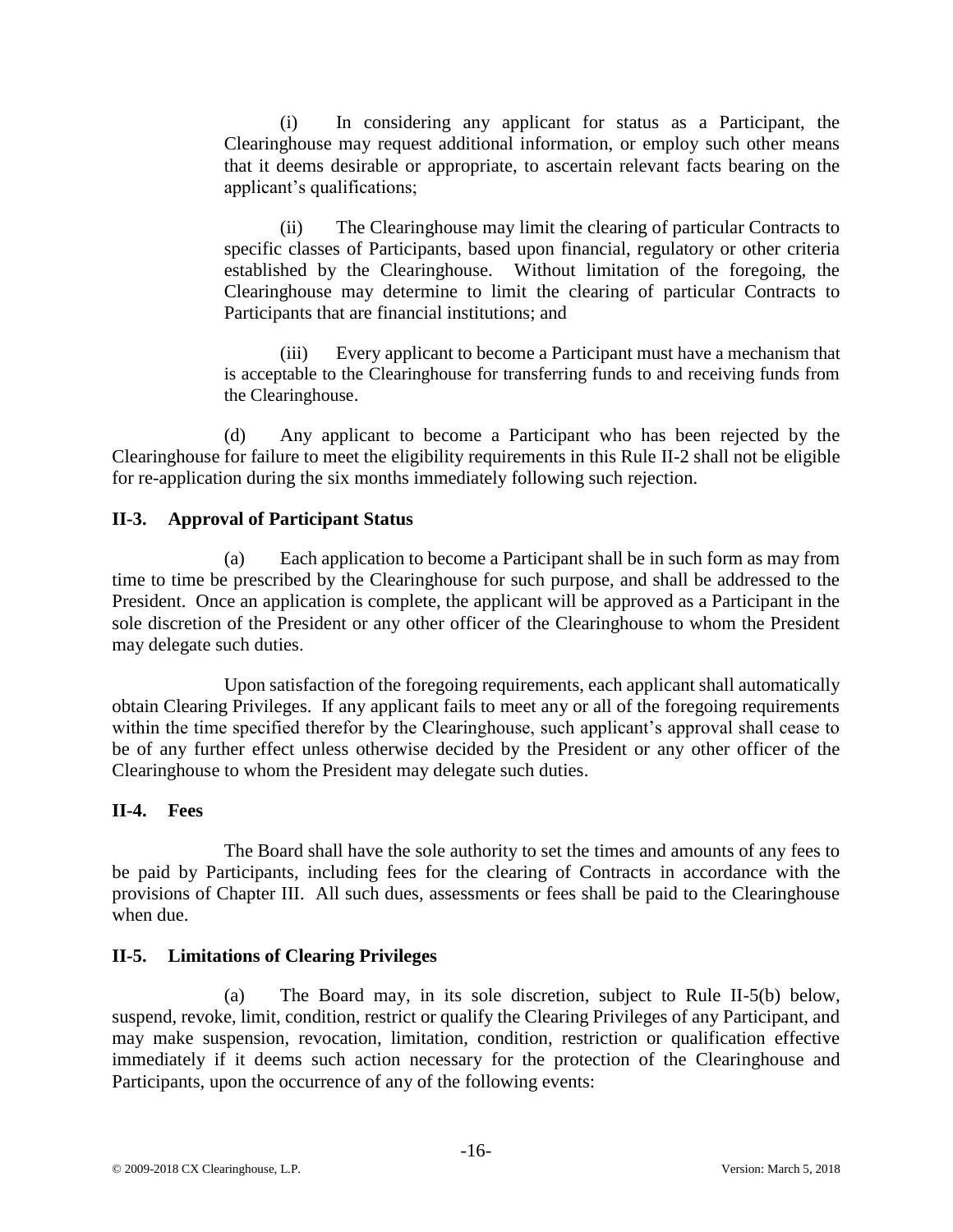(i) such Participant fails to pay when due any margin requirements or any Clearinghouse dues, assessments, fees, fines or other amounts to be paid by such Participant;

(ii) such Participant is near insolvency or becomes insolvent, as determined by the Board in its sole discretion; or

(iii) such Participant fails to satisfy any other obligations to the Clearinghouse, including but not limited to any margin or settlement obligations;

(iv) such Participant fails to satisfy any final arbitration award rendered pursuant to the Rules incorporated by reference into Rule VIII-2; or

(v) any other event or circumstances that, in the judgment of the Board, warrant such action.

(b) Notwithstanding anything to the contrary in the foregoing, any suspension, revocation, limitation, condition, restriction or qualification of a Participant's Clearing Privileges pursuant to Rule II-5(a) shall apply only to a Participant's ability to clear new Contracts or increase the size of any Open Contract Position; such Participant shall continue to have Clearing Privileges with respect to the liquidation or reduction of Open Contract Positions.

# **II-6. Jurisdiction Following Termination**

(a) Participants whose Clearing Privileges are suspended or revoked shall continue to be subject to the jurisdiction of the Clearinghouse, with respect to any and all matters that have arisen prior to such suspension or revocation, as the case may be, as provided in the following paragraphs.

(b) Without limitation of the foregoing paragraph (a), the Clearinghouse shall have the ability to commence enforcement actions or arbitration against any Participant under these Rules, notwithstanding any revocation of such Participant's Clearing Privileges, for a period of 180 calendar days following such revocation. Arbitration proceedings may be commenced by or against such former Participant during such period by service of a notice of intention to arbitrate in accordance with the arbitration provisions incorporated by reference into Chapter VIII, in which case its arbitration rights and obligations under these Rules shall continue until the conclusion of such proceedings or the payment of any award rendered in such proceedings, whichever is later.

(c) A Person whose Clearing Privileges are revoked shall provide the Clearinghouse with its current address to which any notices shall be delivered, and shall keep the Clearinghouse apprised of any change of its notice information during a period of 180 calendar days following such revocation of its Clearing Privileges.

(d) The Clearinghouse shall act as the agent for service of process with respect to any Person whose Clearing Privileges are revoked in connection with any arbitration proceedings involving such Person. Such agency shall continue until the later of: (i) the expiration of 180 calendar days following such revocation of Clearing Privileges; and (ii) payment of any arbitration award.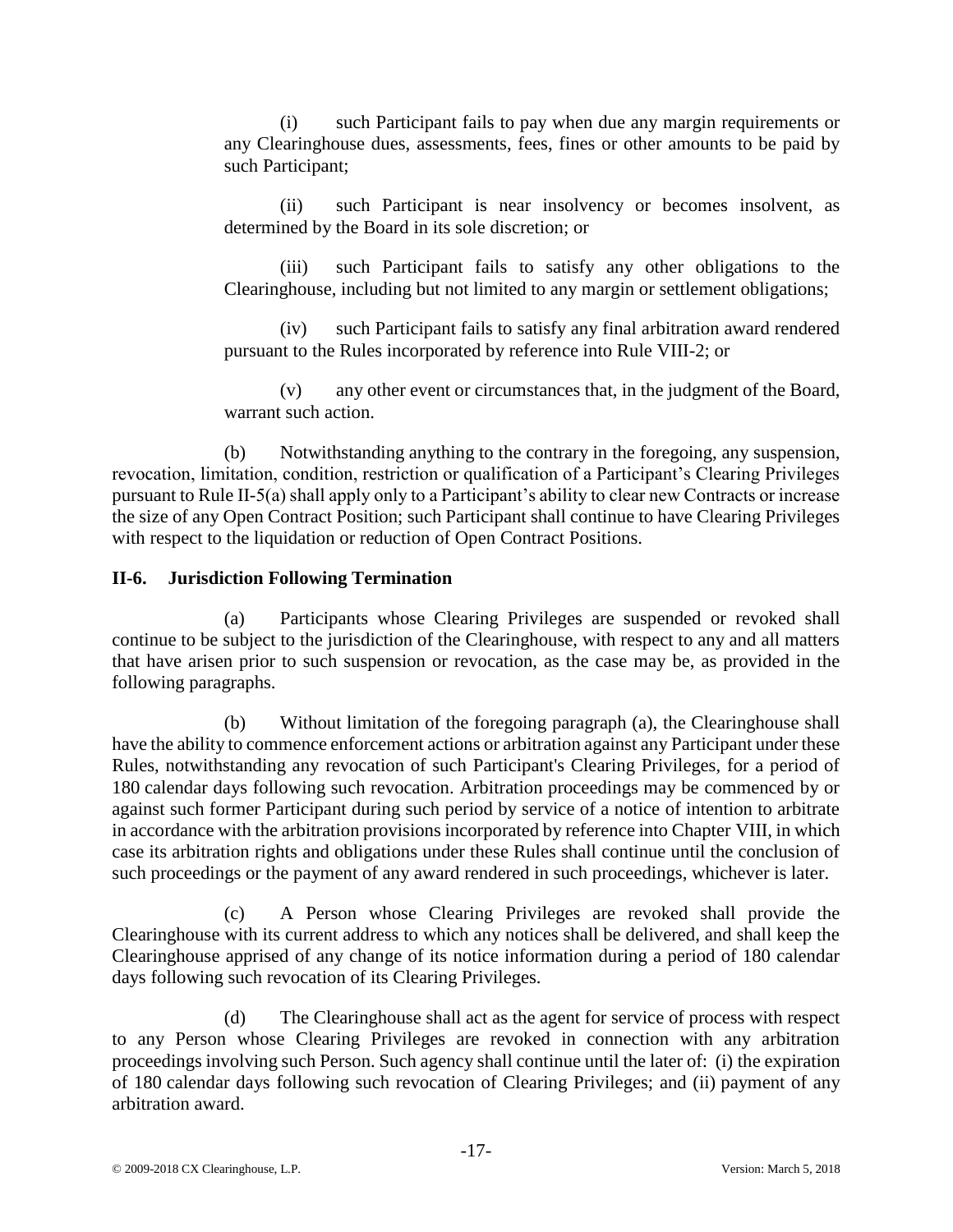#### **II-7. Financial Requirements**

Each Participant will be required to make an appropriate minimum deposit pursuant to Rule II-2. Participants shall be required to provide financial statements to the Clearinghouse at such times and in such form as may be prescribed by the Clearinghouse from time to time, or as may be required by any applicable Contract Rules. The Clearinghouse may, but shall not be required to, establish different requirements applicable to Participants that are natural persons.

#### **II-8. Certain Other Obligations of Participants**

Each Participant shall:

(a) in the case of Participants that are Entities:

(i) furnish the Clearinghouse with such information regarding its shareholders, partners, members, officers, directors, management personnel and other Affiliates (as applicable) as the Clearinghouse may from time to time request;

(ii) furnish the Clearinghouse with such other information (not covered by clause (a)(i) above) regarding the ownership, Control or management of such Participant as the Clearinghouse may from time to time request;

(iii) maintain such operational capability, including such equipment, facilities and personnel, as necessary in the judgment of the Clearinghouse for such Participant to perform its obligations under these Rules in a satisfactory manner;

(iv) notify the Clearinghouse within five Business Days (except as noted below) of the occurrence of any of the following events:

(A) any merger or other business combination involving such Participant;

(B) the assumption or guarantee by such Participant of all or substantially all of the liabilities of any other Person in connection with a direct or indirect acquisition of all or substantially all of such Person's assets;

(C) any sale by such Participant of a significant part of its business or assets to any other Person;

(D) any change in the direct or indirect beneficial ownership of 20% or more of the common stock of, or other voting interests in, such Participant;

(E) any failure or likely failure of such Participant to be in compliance with its obligations under the Rules of the Clearinghouse; or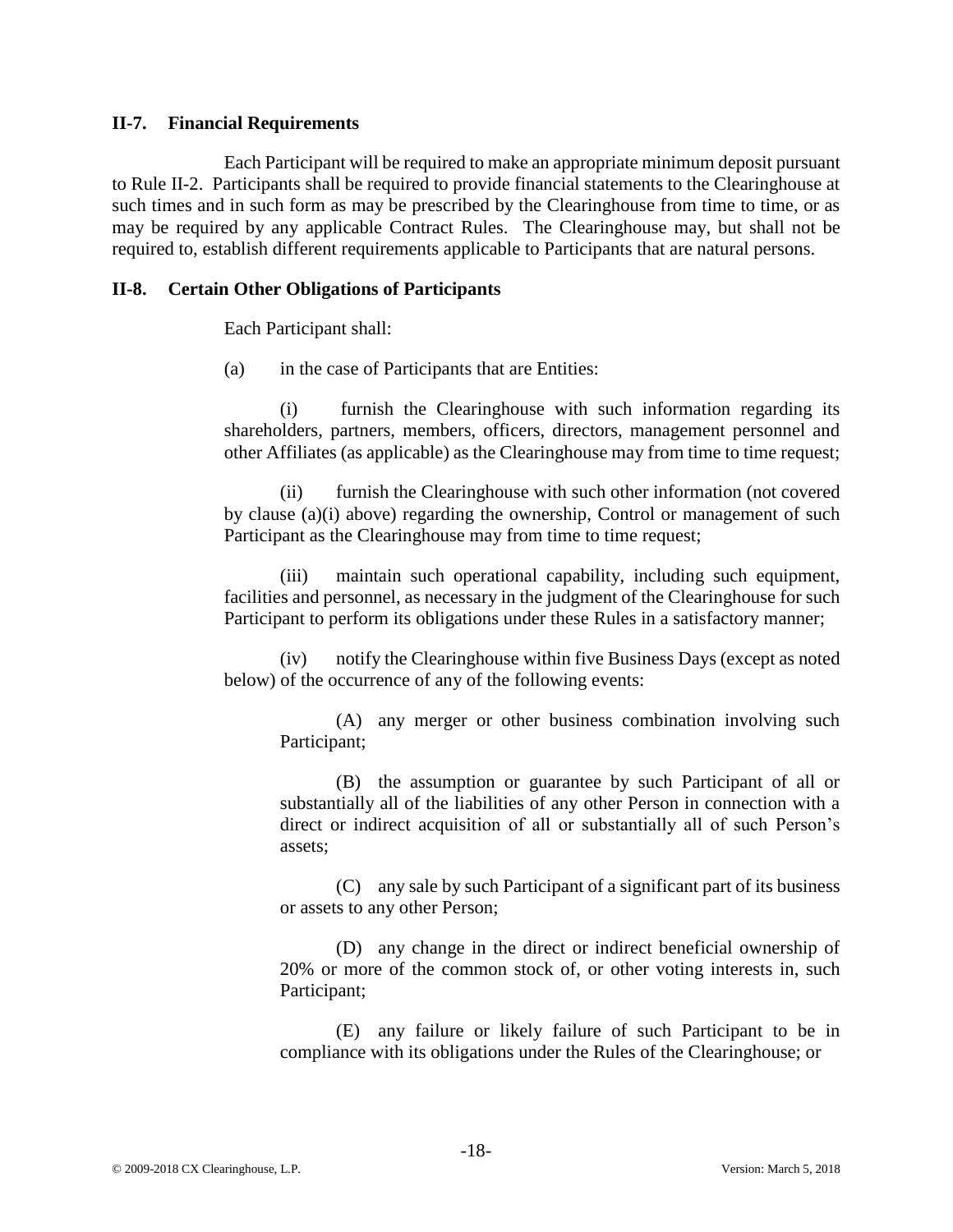(F) the receipt by such Participant of any notice, written or otherwise, from the CFTC or any other governmental authority or selfregulatory organization, indicating that such Participant may fail to be in compliance with applicable law, including the regulations of the CFTC or any such other governmental authority or self-regulatory organization.

(b) notify the Clearinghouse within five Business Days of such Participant's failure to satisfy any minimum financial requirements then applicable to it, either by rule of the Clearinghouse or by the application of the Contract Rules for a particular Contract (notification of such failure to be provided within one Business Day of the occurrence thereof);

(c) notify the Clearinghouse promptly in writing of any development, occurrence or circumstance which would cause any information previously furnished pursuant to clause (a) or (b) above to be inaccurate or incomplete in any material respect;

(d) otherwise timely comply with all provisions of these Rules applicable to Participants.

# **II-9. Transfers of Positions**

(a) The Clearinghouse may, upon (x) the occurrence of any of the events listed in clauses (a)(i) through (a)(iv) below or (y) if required for protection of the Clearinghouse and Participants, as determined by the Board in its sole discretion, transfer any Open Contract Position held by a Participant either (i) on the books of such Participant or (ii) from the books of such Participant to the books of another Participant. Upon any such transfer, such Participant (in the case of clause (i) of the preceding sentence) or the receiving Participant (in the case of clause (ii) of the preceding sentence) shall pay a transfer fee in such amount as may be fixed from time to time by the Clearinghouse. Each such transfer shall be recorded in accordance with applicable CFTC Regulations.

Without limiting the generality of the foregoing, the Clearinghouse may transfer any existing Open Contract Position held by a Participant upon the occurrence of any of the following events:

(i) such Participant resigns;

(ii) the Clearing Privileges of such Participant are suspended, revoked, limited, restricted or qualified by the Clearinghouse pursuant to Rule II-5;

(iii) any of the circumstances described in Rule II-8(b); or

(iv) a clerical error was made by two or more Participants or the Clearinghouse in the clearing of such Contract, provided that in this event both (i) the position being transferred and (ii) the replacement position must be cleared as transfers.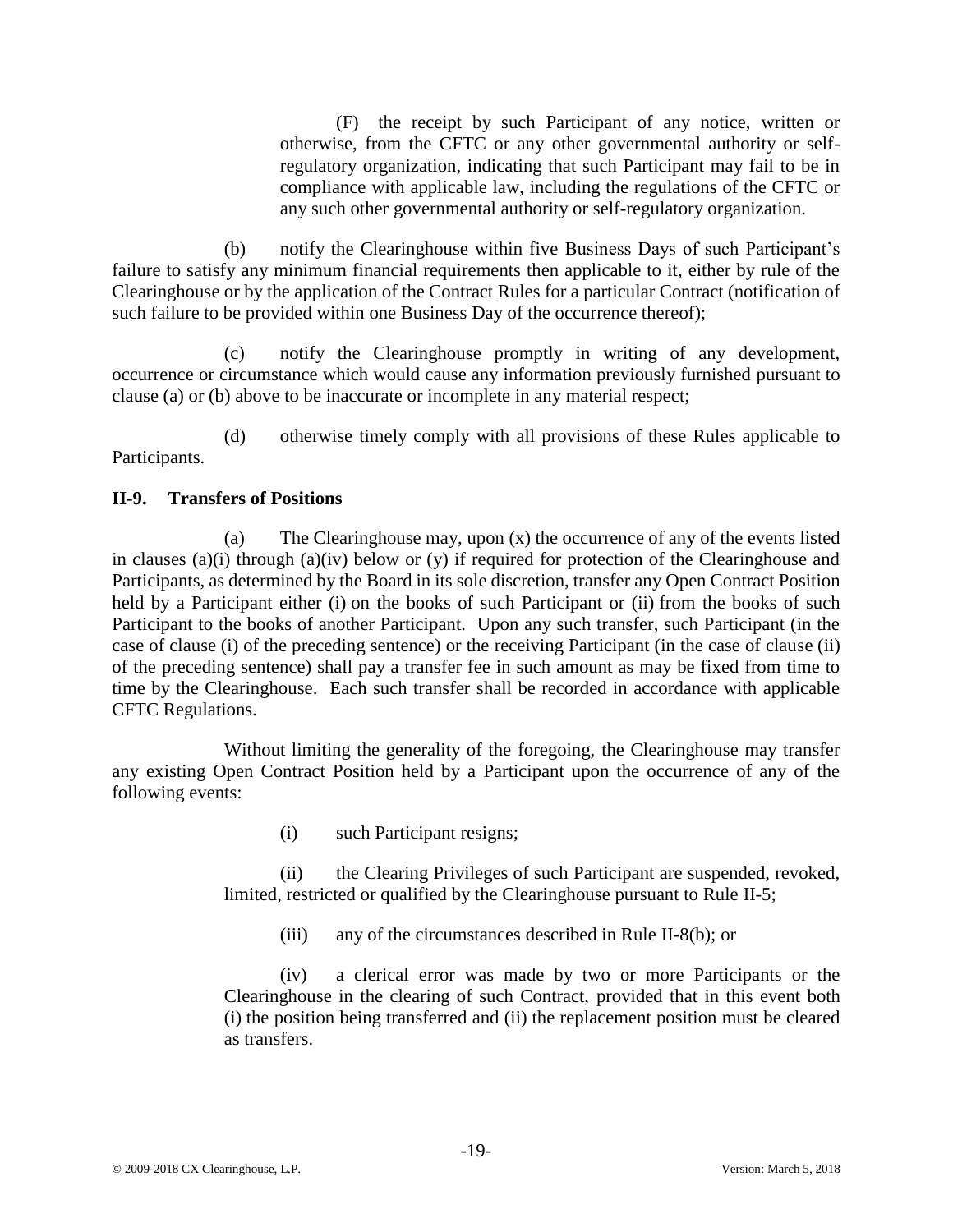(b) Upon written request, the Clearinghouse may, in its sole discretion, allow the transfer of a position as a result of a merger, asset purchase, consolidation or similar nonrecurring transaction for a Participant that is an Entity.

(c) Participants must transfer positions pursuant to this Rule II-9 at the same prices that appear on the books of the transferring Participant, and the transfer must indicate the date when the original trade was made. Each Participant that is a party to a transfer of positions must make and retain records stating the nature of the transaction and the name of the counterparty Participant. Each Participant that is a party to a transfer of positions must adhere to the rules of the relevant Trading Facility related to transfers of positions and must provide any information required by the relevant Trading Facility related to such transfer.

# **II-10. Recordkeeping**

All records required to be created or maintained by a Participant under these Rules shall be retained for the time periods and in the manner specified by CFTC Regulations with respect to records required to be created or maintained by the CEA and CFTC Regulations.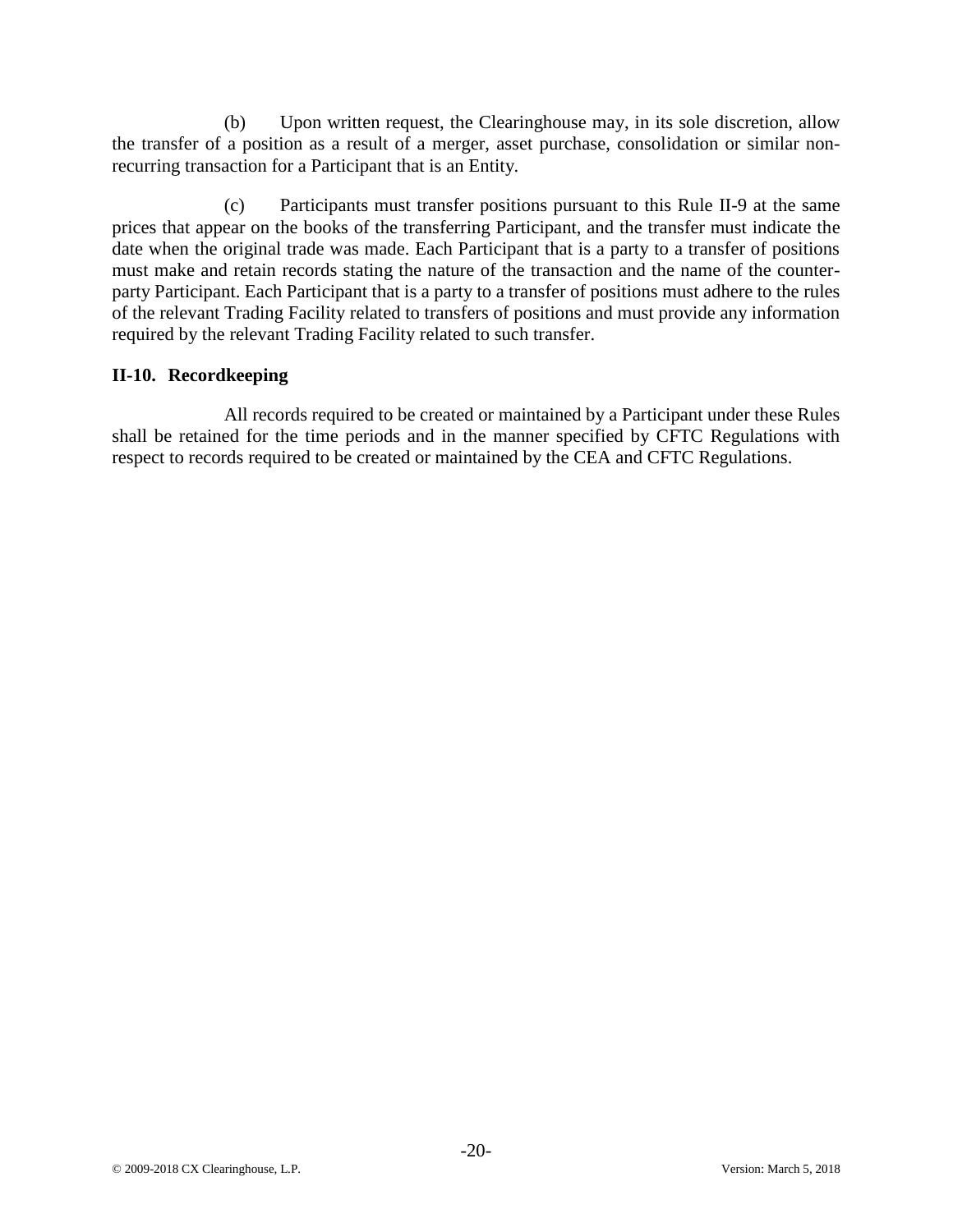#### **CHAPTER III CLEARING MECHANISM**

#### **III-1. Guaranty Fund**

(a) The Clearinghouse shall establish and maintain at all times, in accordance with any regulatory requirements and conditions from time to time imposed by the CFTC, a Guaranty Fund in an aggregate principal amount equal to the greater of  $(x)$  \$1,000,000 or  $(y)$  1% of the aggregate Original Margin required to be provided by Participants.

(b) Subject to any regulatory requirements and conditions from time to time imposed by the CFTC, the Guaranty Fund shall consist of such combination of cash in U.S. dollars, interests in money market mutual funds, securities that are direct obligations of the U.S. Government, insurance policies or other instruments or assets as the Clearinghouse may from time to time decide.

(c) All Guaranty Fund deposits constituting cash or securities shall be held at one or more banks from time to time approved by the Clearinghouse for such purpose, in one or more accounts separate from all other cash and securities owned or controlled by the Clearinghouse.

(d) The Clearinghouse will have full and immediate access to the Guaranty Fund at any time, in accordance with these Rules. The Guaranty Fund may be applied by the Clearinghouse in accordance with these Rules, on such terms and conditions, as the Board may deem necessary or appropriate.

#### **III-2. Acceptance for Clearing**

(a) Upon receipt by the Clearinghouse of any Contract executed through the Exchange (which shall constitute the Clearinghouse's acceptance of the Contract):

> (i) the Clearinghouse shall acquire all of the rights, and assume all of the liabilities and obligations, of the Participants that were parties to such Contract, subject to paragraph (b) below; and

> (ii) such Participants shall be deemed to have entered into such Contract with the Clearinghouse and shall have no further rights, liabilities or obligations against or to the opposite Participant with respect to such Contract.

(b) NOTWITHSTANDING ACCEPTANCE OF ANY CONTRACT, THE CLEARINGHOUSE SHALL IN NO EVENT BE LIABLE OR OBLIGATED UNDER OR IN CONNECTION WITH SUCH CONTRACT TO:

> (i) EXCEPT AS OTHERWISE PROVIDED IN THESE RULES, AND EXCEPT IN CASES WHERE THERE HAS BEEN A FINDING OF WILLFUL MISCONDUCT OR GROSS NEGLIGENCE (IN WHICH CASE THE PARTY FOUND TO HAVE ENGAGED IN SUCH CONDUCT CANNOT AVAIL ITSELF OF THE PROTECTIONS IN THIS RULE III-2(B)), PAY DAMAGES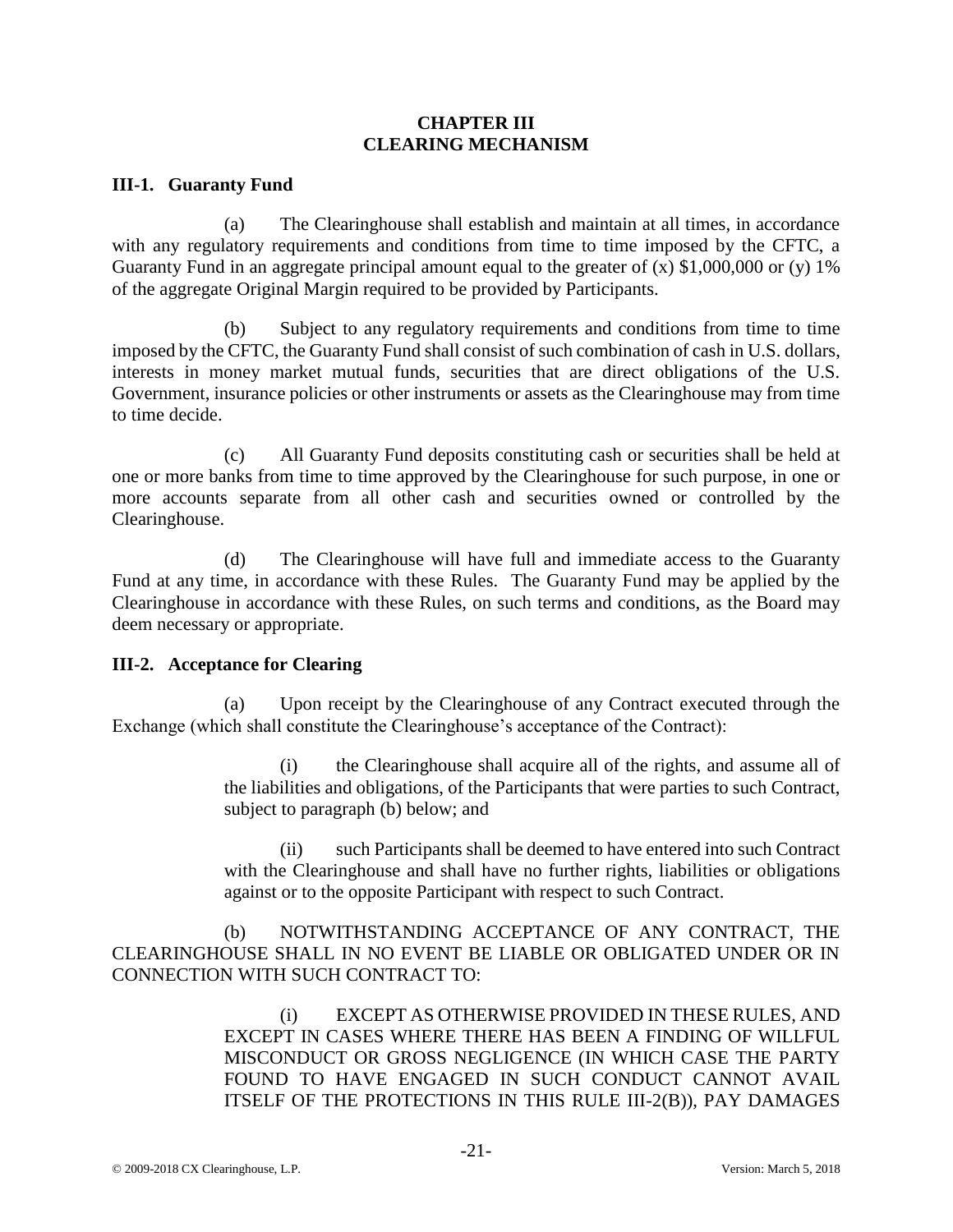FOR OR IN CONNECTION WITH THE FAILURE ON THE PART OF ANY PARTICIPANT TO DELIVER ANY COMMODITY TO ANY OTHER PARTICIPANT, OR TO PAY ANY OTHER PARTICIPANT FOR ANY COMMODITY DELIVERED, OR SETTLE ANY SUCH CONTRACTS, WHEN AND AS REQUIRED UNDER THE RELEVANT CONTRACT RULES AND THESE RULES;

(ii) PHYSICALLY MAKE OR ACCEPT DELIVERY OF ANY COMMODITY;

(iii) PAY ANY DAMAGES FOR OR IN CONNECTION WITH ANY ERROR OR OMISSION IN ANY DOCUMENT DELIVERED OR RECEIVED IN CONNECTION WITH THE ENTERING INTO OR SETTLEMENT OF ANY CONTRACT; OR

(iv) PAY ANY DAMAGES FOR OR IN CONNECTION WITH THE FAILURE OR INSOLVENCY OF ANY BANK OR OTHER PERSON (OTHER THAN A PARTICIPANT) INVOLVED IN THE DELIVERY OR SETTLEMENT OF OR PAYMENT FOR ANY CONTRACT (INCLUDING THE DELIVERY OF A COMMODITY MADE OR TO BE MADE).

(c) THE OBLIGATIONS AND LIABILITIES OF THE CLEARINGHOUSE UNDER OR IN CONNECTION WITH ANY CONTRACT SHALL IN NO EVENT EXTEND TO ANY PERSON THAT IS NOT A PARTICIPANT.

(d) THE CLEARINGHOUSE SHALL IN NO EVENT BE LIABLE OR OBLIGATED UNDER OR IN CONNECTION WITH ANY CONTRACT (i) BEFORE SUCH CONTRACT HAS BEEN ACCEPTED BY IT FOR CLEARING, (ii) AFTER SUCH CONTRACT HAS BEEN LIQUIDATED BY OFFSET OR (iii) AFTER DELIVERY AND PAYMENT IN RESPECT OF SUCH CONTRACT SHALL HAVE BEEN MADE IN ACCORDANCE WITH THE RELEVANT CONTRACT RULES AND THESE RULES.

(e) THERE ARE NO EXPRESS OR IMPLIED WARRANTIES OR REPRESENTATIONS PROVIDED BY THE CLEARINGHOUSE (INCLUDING ITS AFFILIATES AND ANY CONTRACTORS AND SUBCONTRACTORS PROVIDING SERVICES TO THE EXCHANGE), RELATING TO THE CLEARING SYSTEMS OF THE CLEARINGHOUSE, INCLUDING WARRANTIES OF MERCHANTABILITY AND WARRANTIES OF FITNESS FOR A PARTICULAR PURPOSE OR USE. THE SERVICES OF THE CLEARINGHOUSE ARE BEING PROVIDED ON AN "AS IS" BASIS AT THE SOLE RISK OF THE PARTICIPANT AND ANY PERSON ASSOCIATED WITH THE PARTICIPANT (INCLUDING ANY AUTHORIZED TRADER, AS DEFINED IN THE RULES OF THE EXCHANGE). NEITHER THE CLEARINGHOUSE (INCLUDING ITS AFFILIATES AND ANY CONTRACTORS AND SUBCONTRACTORS PROVIDING SERVICES TO THE EXCHANGE) NOR ANY OF THEIR RESPECTIVE DIRECTORS, OFFICERS, EMPLOYEES OR AGENTS MAKE ANY WARRANTY WITH RESPECT TO, AND NO SUCH PARTY SHALL HAVE ANY LIABILITY TO ANY PARTICIPANT OR ANY PERSON ASSOCIATED WITH A PARTICIPANT (INCLUDING ANY AUTHORIZED TRADER) FOR, THE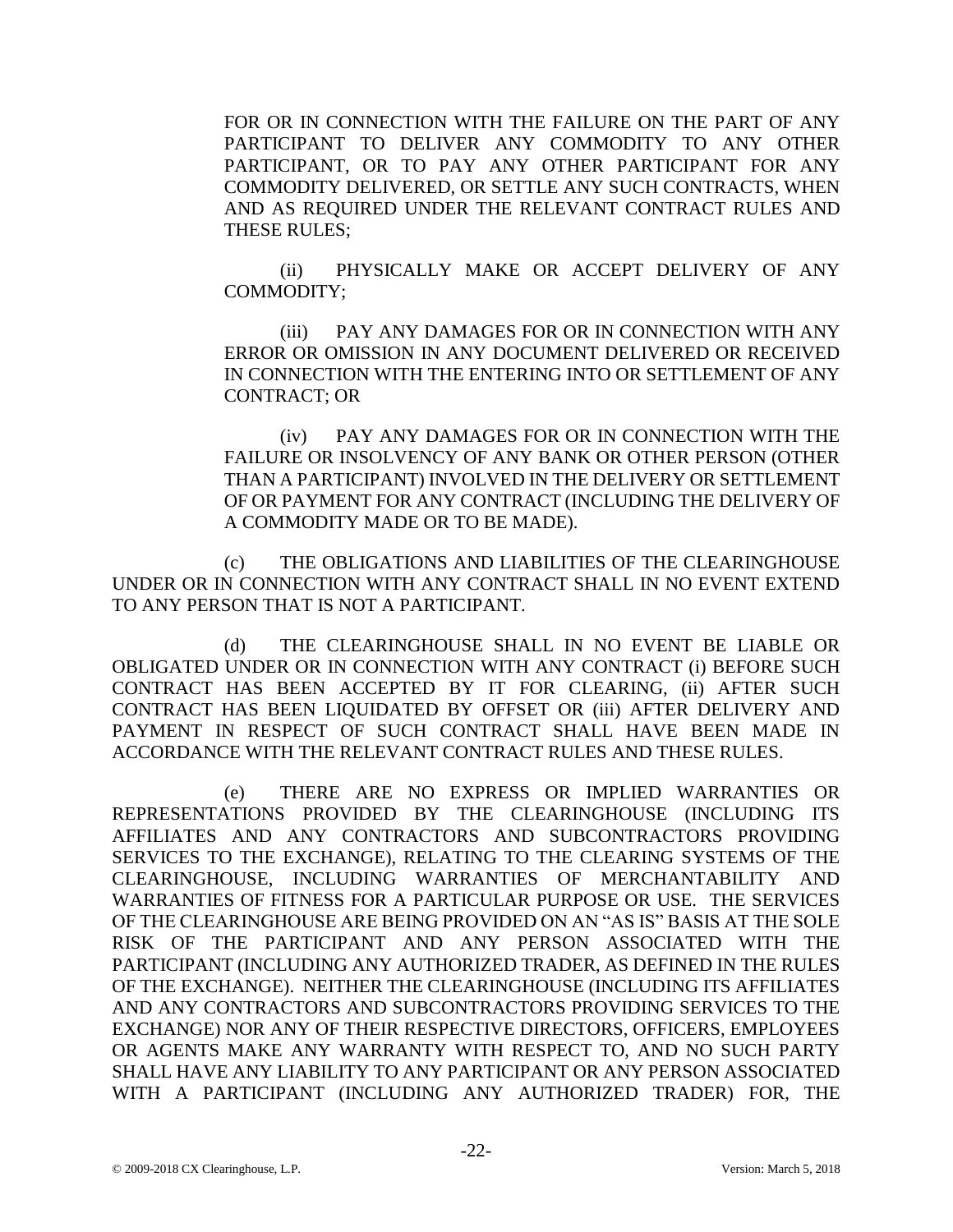ACCURACY, TIMELINESS, COMPLETENESS, RELIABILITY, PERFORMANCE OR CONTINUED AVAILABILITY OF THE CLEARING SYSTEMS OF THE CLEARINGHOUSE, DELAYS, OMISSIONS OR INTERRUPTIONS IN CLEARINGHOUSE SERVICES. THE CLEARINGHOUSE SHALL HAVE NO DUTY OR OBLIGATION TO VERIFY ANY INFORMATION WITH RESPECT TO A PARTICULAR CONTRACT. EACH PARTICIPANT AND EACH PERSON ASSOCIATED WITH A PARTICIPANT (INCLUDING ANY AUTHORIZED TRADER) ACKNOWLEDGES AND AGREES THAT THE CLEARINGHOUSE (INCLUDING ITS AFFILIATES AND ANY CONTRACTORS AND SUBCONTRACTORS PROVIDING SERVICES TO THE CLEARINGHOUSE) DOES NOT AND SHALL NOT SERVE AS THE PRIMARY BASIS FOR ANY DECISIONS MADE BY SUCH PARTICIPANT OR PERSON ASSOCIATED WITH A PARTICIPANT (INCLUDING ANY AUTHORIZED TRADER), AS THE CASE MAY BE, AND IS NOT AN ADVISOR OR FIDUCIARY OF SUCH PARTICIPANT OR PERSON ASSOCIATED WITH A PARTICIPANT (INCLUDING ANY AUTHORIZED TRADER), AS THE CASE MAY BE.

(f) EXCEPT AS OTHERWISE PROVIDED IN THESE RULES, ANY LIABILITY OF THE CLEARINGHOUSE (OTHER THAN LIABILITY THAT IS EXCLUDED PURSUANT TO RULE III-2(B)(I) OR RULE III-2(E)) WILL BE LIMITED TO DIRECT, OUT-OF-POCKET LOSSES DIRECTLY CAUSED BY ACTS OR OMISSIONS OF THE CLEARINGHOUSE OR ITS DIRECTORS, OFFICERS, EMPLOYEES OR AGENTS; PROVIDED THAT THE TOTAL COMBINED AGGREGATE LIABILITY OF THE CLEARINGHOUSE AND ITS DIRECTORS, OFFICERS, EMPLOYEES OR AGENTS TO ANY ONE PARTICIPANT SHALL NOT, TAKEN TOGETHER WITH ANY LIABILITY OF THE EXCHANGE TO SUCH PARTICIPANT RESULTING FROM THE ACTS OR OMISSIONS OF THE EXCHANGE OR ITS DIRECTORS, OFFICERS, EMPLOYEES OR AGENTS, EXCEED \$25,000 FOR ALL LOSSES FROM ALL CAUSES SUFFERED ON A SINGLE CALENDAR DAY; \$50,000 FOR ALL LOSSES FROM ALL CAUSES SUFFERED IN A SINGLE CALENDAR MONTH; AND \$500,000 FOR ALL LOSSES SUFFERED FROM ALL CAUSES IN A SINGLE CALENDAR YEAR.

(g) ANY DISPUTE ARISING OUT OF THE USE OF THE CLEARING SYSTEMS OF THE CLEARINGHOUSE IN WHICH THE CLEARINGHOUSE (INCLUDING ITS AFFILIATES AND ANY CONTRACTORS AND SUBCONTRACTORS PROVIDING SERVICES TO THE CLEARINGHOUSE) OR ANY OF THEIR RESPECTIVE DIRECTORS, OFFICERS, EMPLOYEES OR AGENTS IS A PARTY SHALL BE CONSTRUED AND ENFORCED IN ACCORDANCE WITH THE LAWS OF THE STATE OF NEW YORK. ANY ACTIONS, SUITS OR PROCEEDINGS AGAINST ANY OF THE FOREGOING MUST BE BROUGHT WITHIN TWO YEARS FROM THE TIME THEY FIRST ARISE, AND ANY SUCH ACTION, SUIT OR PROCEEDING MAY BE BROUGHT IN ANY FEDERAL OR STATE COURTS LOCATED IN THE BOROUGH OF MANHATTAN, THE CITY OF NEW YORK. THIS PROVISION SHALL IN NO WAY CREATE A CAUSE OF ACTION AND SHALL NOT AUTHORIZE ANY ACTION THAT WOULD OTHERWISE BE PROHIBITED BY RULES OF THE CLEARINGHOUSE.

(h) ANY PARTICIPANT OR PERSON ASSOCIATED WITH A PARTICIPANT (INCLUDING ANY AUTHORIZED TRADER) WHO FAILS TO PREVAIL IN A LAWSUIT OR OTHER LEGAL PROCEEDING INSTITUTED BY SUCH PERSON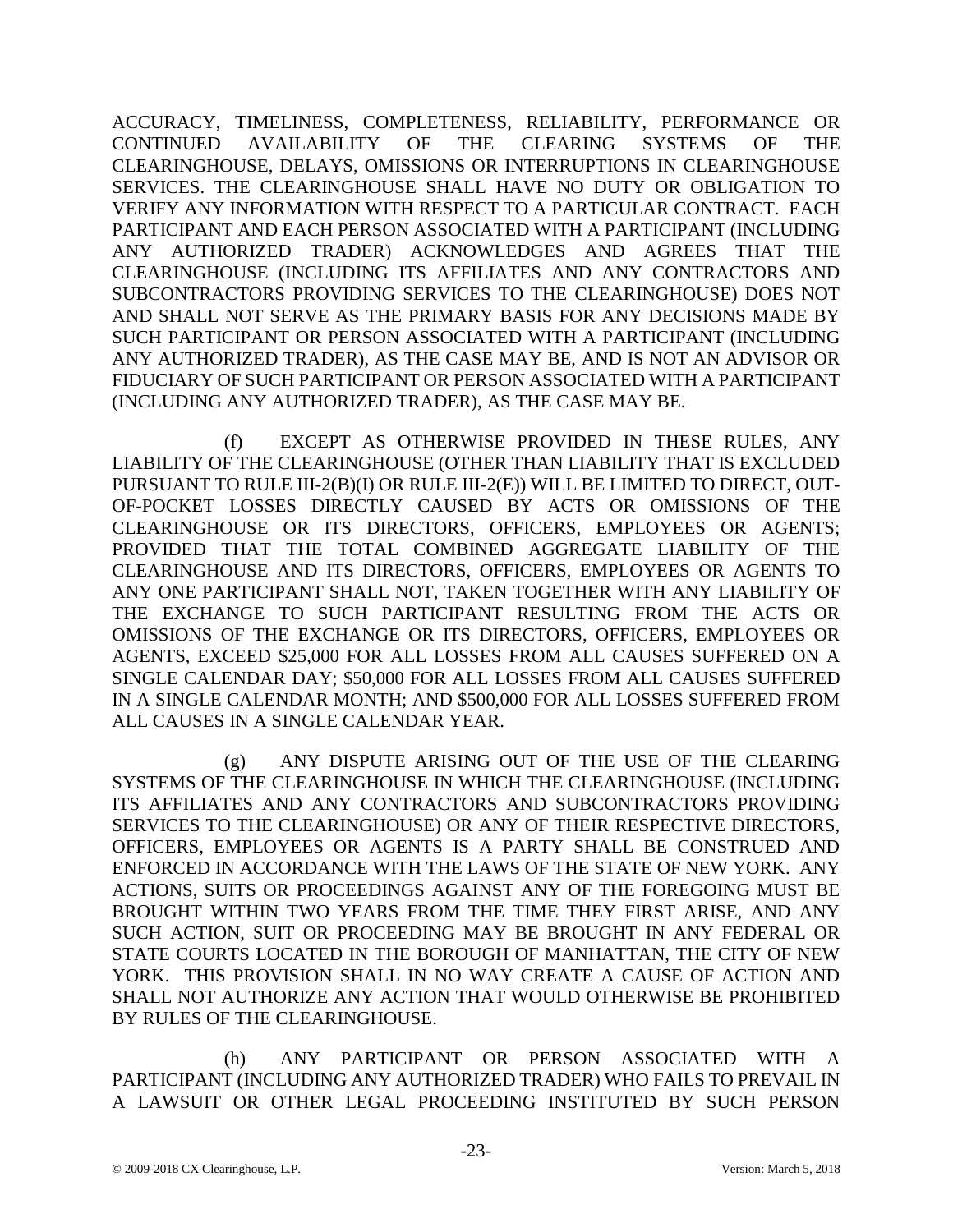AGAINST THE CLEARINGHOUSE (INCLUDING ITS AFFILIATES) OR ANY OF ITS DIRECTORS, COMMITTEE MEMBERS, OFFICERS, EMPLOYEES, AGENTS OR CONTRACTORS, AND RELATED TO THE BUSINESS OF THE CLEARINGHOUSE, WILL PAY TO THE CLEARINGHOUSE ALL REASONABLE EXPENSES, INCLUDING ATTORNEYS' FEES, INCURRED BY THE CLEARINGHOUSE IN THE DEFENSE OF SUCH PROCEEDING TO THE EXTENT THAT SUCH EXPENSES EXCEED FIFTY THOUSAND DOLLARS (\$50,000). THIS PROVISION WILL NOT APPLY IN ANY SPECIFIC INSTANCE WHERE THE BOARD HAS GRANTED A WAIVER OF THIS PROVISION.

(i) NOTWITHSTANDING ANY OF THE FOREGOING PROVISIONS, THIS RULE III-2(B) SHALL IN NO WAY LIMIT THE LIABILITY OF ANY PERSON ARISING FROM ANY VIOLATION OF SUCH PERSON OF THE CEA OR CFTC REGULATIONS THEREUNDER.

# **III-3. Taxes and Contracts**

Each Participant shall pay all taxes, fees, assessments or other charges associated with any Contract to which such Participant is a party or in which such Participant holds a position, in accordance with the terms of such Contract. In the event that the Clearinghouse is asserted to be liable or is held liable for any such tax, fee, assessment or charge, the Participant tendering such Contract for clearing shall be responsible for the payment of any such tax, fee, assessment or charge.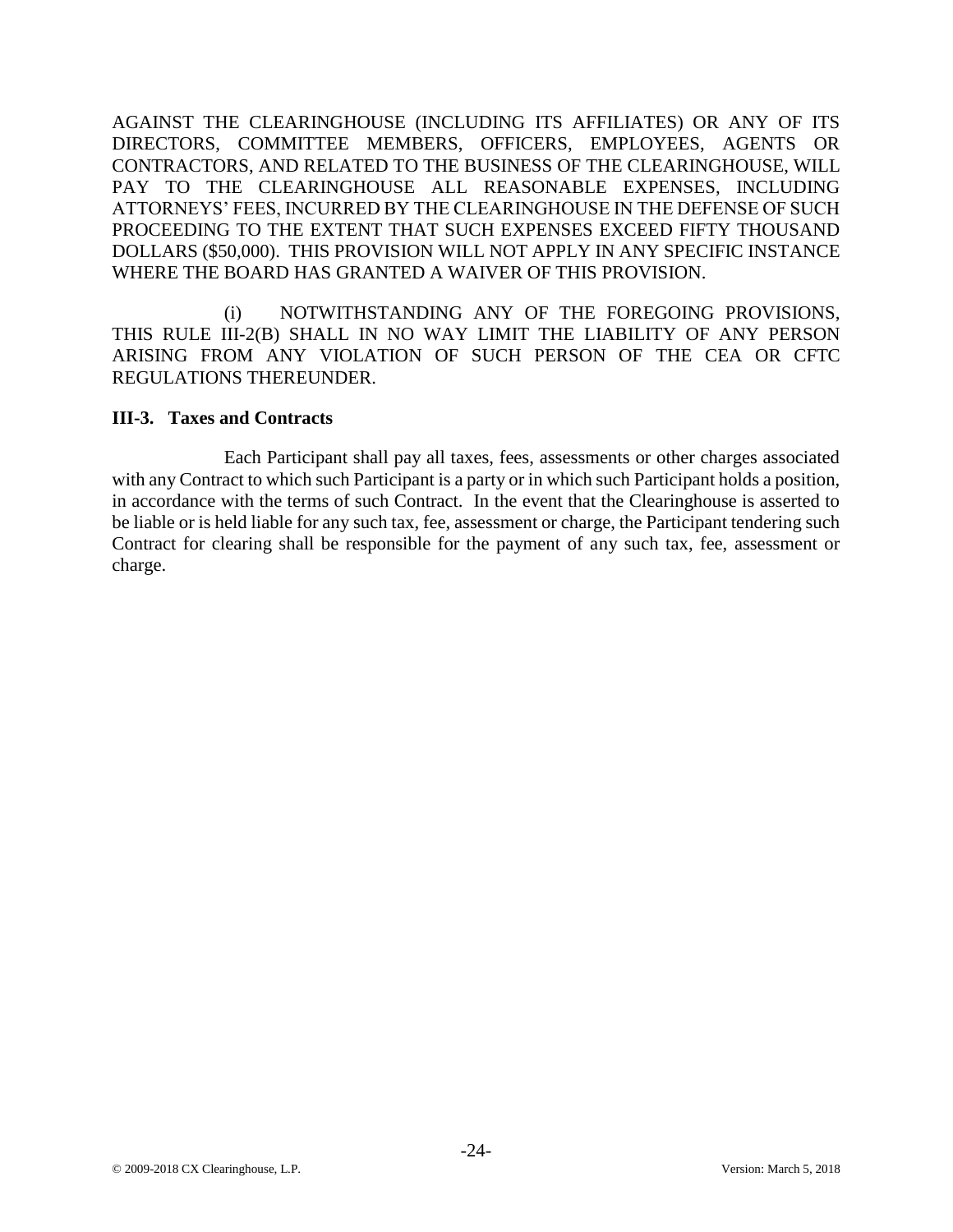#### **CHAPTER IV MARGIN AND FUNDING REQUIREMENTS**

# **IV-1. General**

(a) Each Participant shall pay to the Clearinghouse all required amounts of Original Margin, Variation Margin, and any other margin obligations upon delivery or settlement of a Contract, as specified in the relevant Contract rules, in a proprietary Participant Clearing Account at such times and in such manner as may be prescribed by the relevant Contract Rules.

# **IV-2. Participant Clearing Accounts**

(a) Each Participant shall establish one Participant Clearing Account to maintain its Open Contract Positions, Closed Contract Positions, Contract Profit or Loss Amounts and the corresponding margin requirements. Notwithstanding the foregoing, a Participant may, subject to the prior approval of the Clearinghouse, maintain more than one proprietary Participant Clearing Account to clear Contracts on a direct basis.

(b) The Clearinghouse will ensure that all Participant funds are maintained in segregation at all times in accordance with the applicable CFTC and CEA rules. Without limitation of the foregoing, the Clearinghouse will, upon opening a Clearinghouse Custody Account, obtain and hold in its files an acknowledgement from the relevant bank, trust company or other institution that it has been informed that the obligations belong to the Participants as a class and are being held in accordance with the CEA and applicable CFTC rules. The Clearinghouse shall have all right, title and interest in each Participant Clearing Account and any and all assets from time to time on deposit therein.

(c) All amounts required by applicable Contract Rules to be paid by a Participant relating to a particular Participant Clearing Account with respect to any Contracts (including margin obligations) shall be deposited by the Clearinghouse in accordance with Rule IV-2(b) above. Such deposits shall be in the form of (i) Margin Eligible Assets for Participants that are Entities and (ii) U.S. Dollars for Participants that are natural persons.

# **IV-3. Original Margin**

(a) Original Margin will be as determined by the Board of Directors from time

to time.

(b) Subject to Rule IV-5, the Clearinghouse shall maintain the Original Margin with respect to each Open Contract Position in accordance with and subject to the CEA and applicable rules of the CFTC until such position becomes a Closed Contract Position.

(c) As described in Rule IV-4 of the Rules of the Exchange, Participants are required to have sufficient funds on deposit with the Clearinghouse such that any executed Orders will pass the credit check described in such Rule.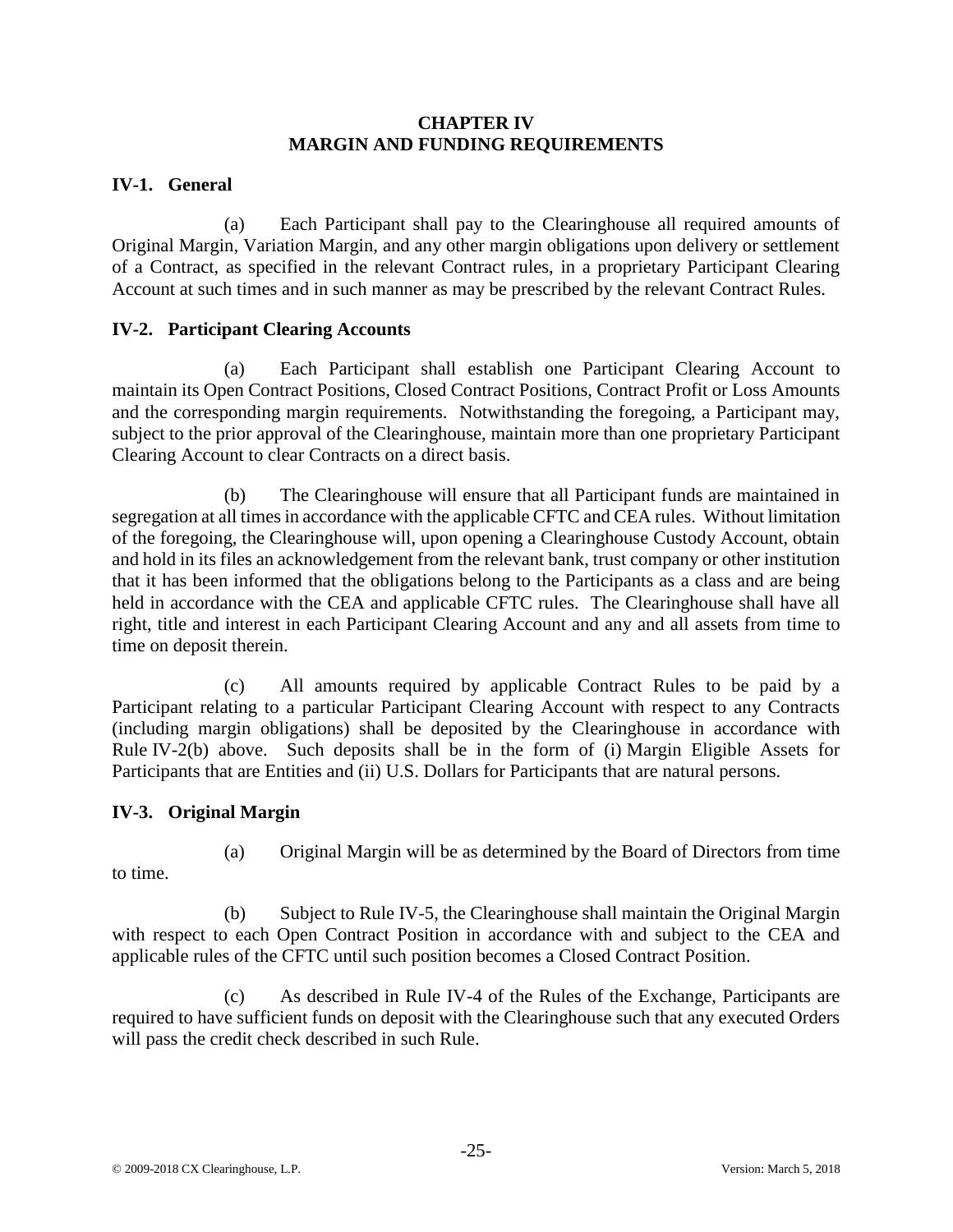# **IV-4. Mark to Market; Changes in Original Margin; Variation Margin**

(a) The Clearinghouse will determine any changes to Original Margin and any Variation Margin payable by any Participant with respect to the Contract positions in accordance with this Rule IV-4.

(b) All Open Contract Positions in a particular Participant Clearing Account relating to a Participant will be Marked to Market, and both changes in Original Margin and the aggregate Open Contract Profit or Loss Amount for such Participant Clearing Account will be calculated by the Clearinghouse, as frequently as deemed necessary or appropriate by the Clearinghouse, but in any event at least once at the End of Trading on each Trading Day.

(c) All Open Contract Profit and Loss Amounts shall be added to or subtracted from a Participant's Available Funds at the End of Trading on each Trading Day or such other times as deemed necessary or appropriate by the Clearinghouse.

(d) All changes in Original Margin rates shall be credited to or debited from a Participant's Available Funds at the End of Trading on each Trading Day or such other times as deemed necessary or appropriate by the Clearinghouse.

(e) Any Participant who, after such Contracts are Marked to Market, has insufficient Available Funds in its Participant Clearing Account shall be required to make a Variation Margin payment equal to the deficit of Available Funds as compared to the applicable Variation Margin requirement. Such payment shall be made by 12:00 Noon the next succeeding Trading Day (or, if such Trading Day is not a Business Day, the next succeeding Trading Day that is also Business Day). For the avoidance of doubt, failure to make such payment shall be an Event of Default and the Clearinghouse will be entitled to initiate procedures for liquidation of such Participant's Open Contract Positions.

(f) In the event that Variation margin is owed pursuant to Rule IV-4 $(e)$ , the Participant will be notified via e-mail. The Clearinghouse will maintain an electronic record of the time at which notifications for Variation Margin payments are sent to each Participant. Participants shall be responsible for maintaining the necessary electronic accounts to receive such notifications in a timely fashion and the operational capacity to meet such demands for Variation Margin payments. In addition, Participants shall keep such information updated and shall promptly notify the Clearinghouse of any changes. The Clearinghouse will monitor the applicable Clearinghouse Custody Account to verify if such amounts have been received and credit amounts received to the applicable Participant Clearing Account.

# **IV-5. Excess Amounts Held by the Clearinghouse**

(a) Upon request by any Participant, the Clearinghouse shall permit such Participant to withdraw Available Funds as determined by the Clearinghouse.

(b) Notwithstanding anything in paragraph (a) above to the contrary, no amounts shall be available to any Participant from amounts held in a Clearinghouse Custody Account and credited to the Participant Clearing Account of such Participant unless such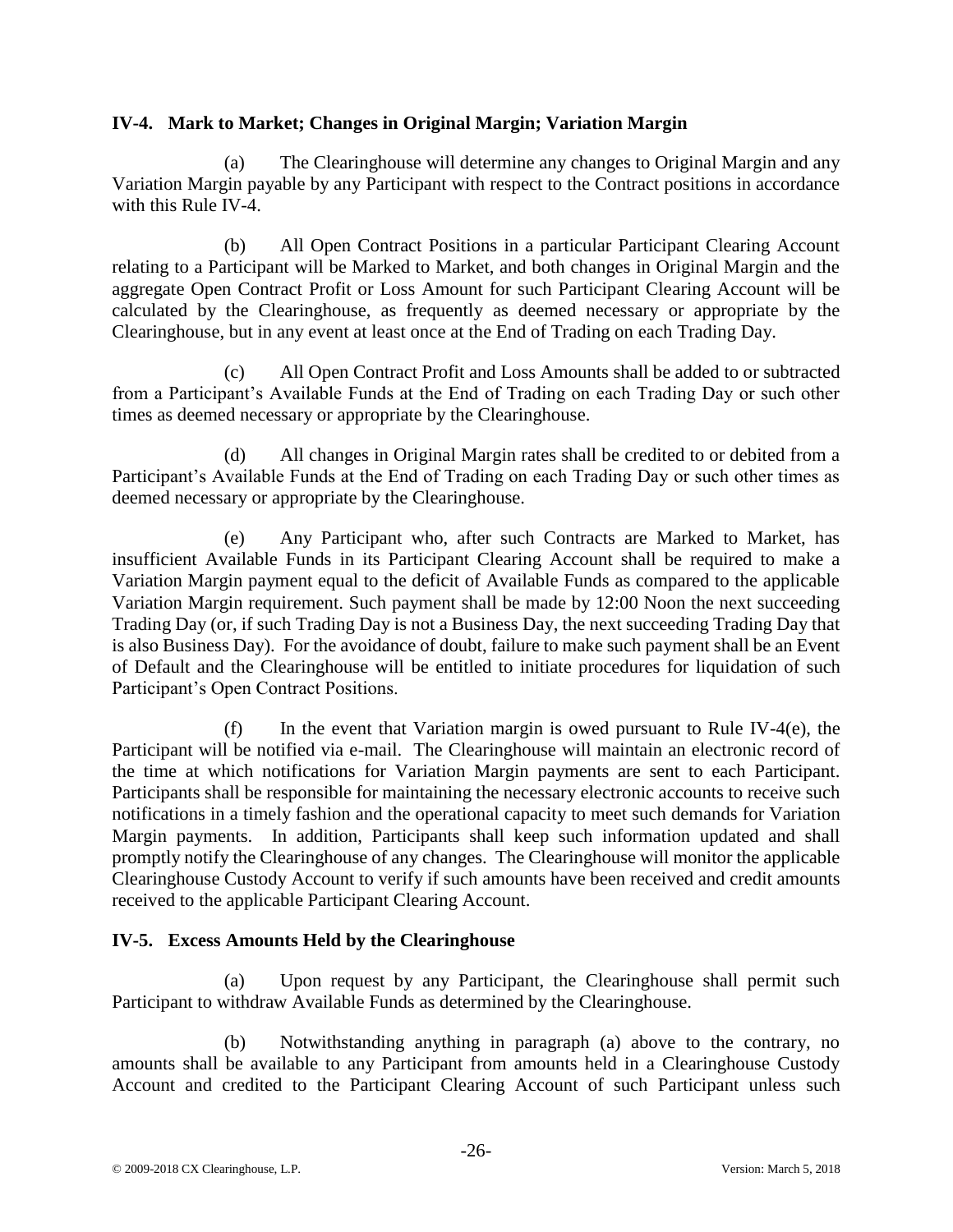Participant has paid in full any and all amounts due and payable by it to the Clearinghouse in respect of all Participant Clearing Accounts maintained by it.

# **IV-6. Excess Margin Requirements**

(a) From time to time, the Clearinghouse may, in its discretion, determine that Excess Margin is payable by a Participant with respect to the Contract positions in its applicable Participant Clearing Account.

(b) In the event that a Participant is required to pay Excess Margin in respect of any applicable Participant Clearing Account to the Clearinghouse on any Business Day, the Clearinghouse will give notice of the amount payable to such Participant. Upon receipt of any such notice, the Participant shall pay the appropriate amount of Excess Margin within the time period specified in such notice.

# **IV-7. Approved Financial Institutions, Custody Banks and Settlement Banks**

(a) The Board, in its discretion may from time to time designate any bank, trust company or other institution as:

> (i) an Approved Financial Institution for the purpose of guaranteeing the obligations of, or providing credit support to (including, but not limited to, by issuing letters of credit on behalf of) any Participant;

> (ii) a Custody Bank for the purpose of holding Participant assets in a Clearinghouse Custody Account or Subcustody Accounts; or

> (iii) a Settlement Bank (as defined by CFTC Rule  $39.14(a)(2)$ ), for the purpose of maintaining an account either for the Clearinghouse or for any of its Participants which is used for the purpose of any settlement.

(b) To be designated as an Approved Financial Institution, Custody Bank, or Settlement Bank, a bank, trust company or other institution must: (i) submit an application in such form and containing such information as the Clearinghouse may from time to time require; and (ii) meet such written criteria as the Clearinghouse may from time to time establish in its sole discretion, which apply to Approved Financial Institutions, Custody Banks or Settlement Banks, as the case may be. Such written criteria for Settlement Banks shall address the capitalization, creditworthiness, access to liquidity, operational reliability, and the regulation or supervision of the Settlement Bank. A bank, trust company or other institution which has been designated by the Board as an Approved Financial Institution, Custody Bank or Settlement Bank may act as such until such designation is suspended or terminated in accordance with paragraph (c) below.

(c) If a bank, trust company or other institution does not meet, or no longer meets, all of the requirements set forth in, or established by the Clearinghouse or the Board pursuant to, this Rule IV-7(b), or if the Board determines, based on such facts or circumstances as the Board may deem relevant or appropriate, that it would not be in the best interests of the Clearinghouse or its Participants for such bank, trust company or other institution, as the case may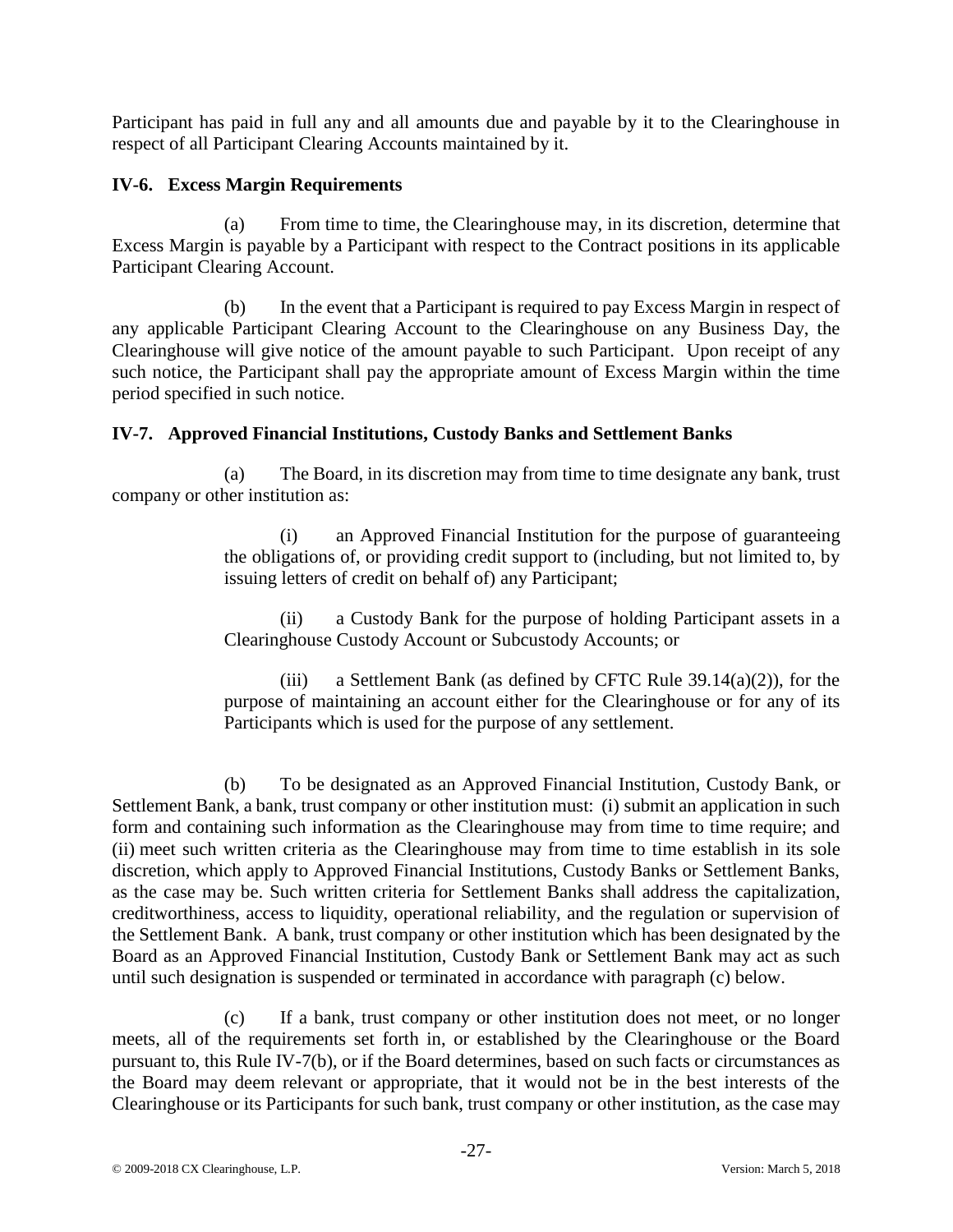be, to act, or continue to act, as an Approved Financial Institution, Custody Bank or Settlement Bank, as the case may be, the Board may:

> (i) deny the application of such bank, trust company or institution, as the case may be, for designation as an Approved Financial Institution, Custody Bank or Settlement Bank, as the case may be; or

> (ii) suspend or terminate the status of such bank, trust company or institution, as the case may be, as an Approved Financial Institution, Custody Bank or Settlement Bank, as the case may be.

# **IV-8. Change in Status of Approved Financial Institutions**

If at any time (a) the Board (i) suspends or terminates the status of any bank, trust company or other institution as an Approved Financial Institution or (ii) limits or changes the limit on the aggregate credit guarantees which may be accepted from or confirmed by any Approved Financial Institution or (b) any Approved Financial Institution exceeds any limits that may be imposed by the Clearinghouse, then each Participant on whose behalf credit support facilities or guarantees were issued or confirmed by such Approved Financial Institution for the benefit of the Clearinghouse shall immediately replace the same by new margin deposits complying with these Rules to the extent and in such amounts as the Clearinghouse may specify.

# **IV-9. Margin Eligible Assets**

The following assets may be used by Participants to meet their margin obligations, subject to the applicable Contract Rules:

(a) U.S. Dollars on deposit in a Clearinghouse Custody Account;

(b) Any other assets that may be designated as Margin Eligible Assets in the applicable Contract Rules.

#### **IV-10. Margin Substitution**

Participants may substitute any one form of Margin Eligible Assets for another form of Margin Eligible Assets to the extent permitted by applicable Contract Rules; provided, however, that the Clearinghouse may, at any time (a) establish procedures and limitations of any kind concerning substitution of Margin Eligible Assets by Participants; (b) decline to permit a particular substitution of Margin Eligible Assets in its sole discretion; or (c) impose requirements on the time and manner of substitution.

#### **IV-11. Fees**

The Board of Directors shall have the sole authority to set the times and amounts of any fees to be paid by Participants, which fees shall be paid to the Clearinghouse when due.

If a Participant fails to pay when due any Clearinghouse fees levied on such Participant, and such payment obligation remains unsatisfied for 30 days after its due date, the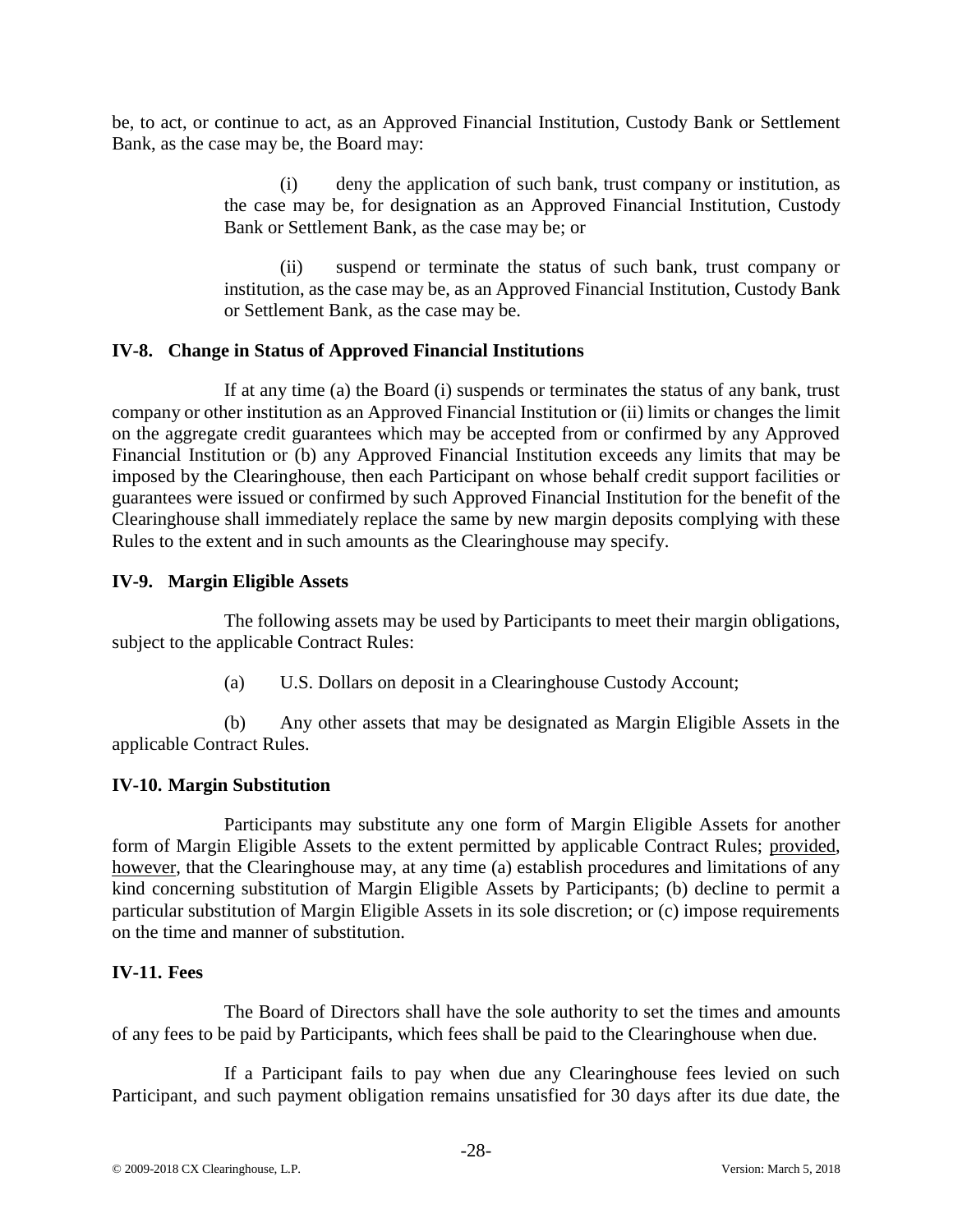Clearinghouse may suspend, revoke, limit, condition, restrict or qualify the clearing privileges of such Participant as it deems necessary or appropriate.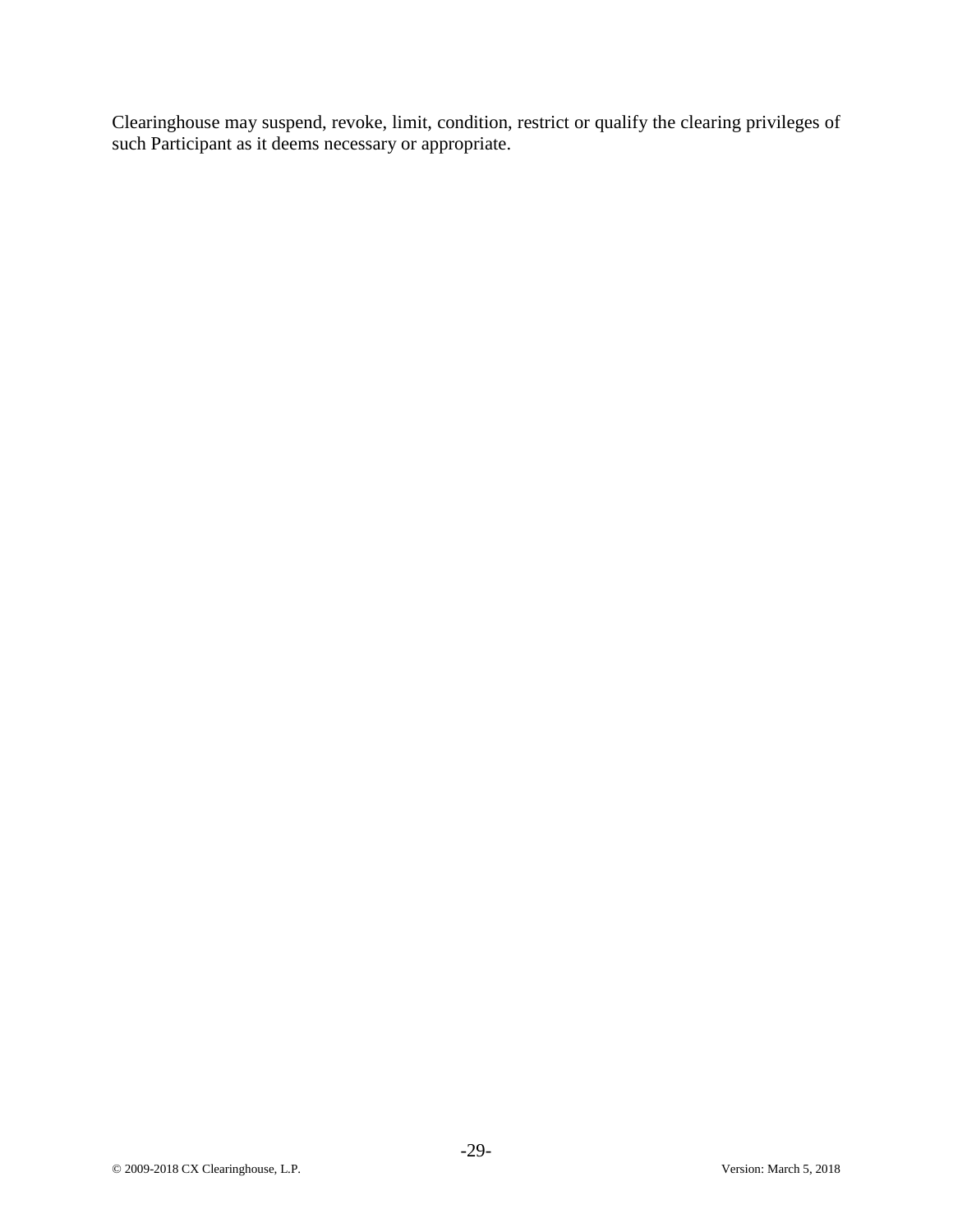# **CHAPTER V REPORTS**

# **V-1. General**

(a) Each Participant shall immediately review every communication delivered to such Participant by the Clearinghouse and promptly report to the Clearinghouse any error in any such communication.

(b) Upon request, and notwithstanding anything to the contrary in this Chapter V, Participants shall furnish the CFTC with reports including such information as the Commission may require from time to time.

# **V-2. Report of Contracts Accepted by the Clearinghouse**

As soon as practicable after the End of Trading on each Trading Day, the Clearinghouse shall issue to each Participant that entered into a trade during the 24-hour period ending as of the End of Trading for such Trading Day on such Trading Day a report via electronic mail with respect to each Participant Clearing Account of such Participant, containing a list of Contracts in such account, which shall be deemed accepted for clearing for purposes of Rule III- $2(a)$ .

# **V-3. Margin Reports**

(a) As soon as practicable after the End of Trading on each Trading Day, the Clearinghouse shall issue to each Participant a report showing the value of such Participant's positions and the amount of any Variation Margin payable (as well as any amount of Variation Margin available to be withdrawn pursuant to Section IV-4(d)) with respect to such positions (a "Daily Margin Report"). Without limiting the generality of the foregoing, each Daily Margin Report shall specify the aggregate amount of margin previously deposited with the Clearinghouse by the relevant Participant, any shortfall to be satisfied by such Participant and any excess amount held by the Clearinghouse.

(b) In the event that a Participant believes that its Daily Margin Report for any day contains an error, such Participant shall provide written notice to the Clearinghouse by the End of Trading on the Trading Day (or, if such Trading Day is not a Business Day, on the next succeeding Trading Day that is also a Business Day) next following receipt of such Daily Margin Report, or within such other time period as may be prescribed by the Clearinghouse. The Clearinghouse and such Participant shall then enter into good faith discussions regarding such purported error and, in the event that the Clearinghouse and the Participant agree to make any adjustment to correct such error, the Clearinghouse shall issue a revised Daily Margin to such Participant. If a dispute remains after the Clearinghouse and the Participant have entered into good faith negotiations, then Section VIII-2 shall apply. Any failure by a Participant to provide written notice within the time frame referred to in this paragraph shall constitute a waiver of any claim such Participant may have against the Clearinghouse with respect to the information contained in the relevant Daily Margin Report.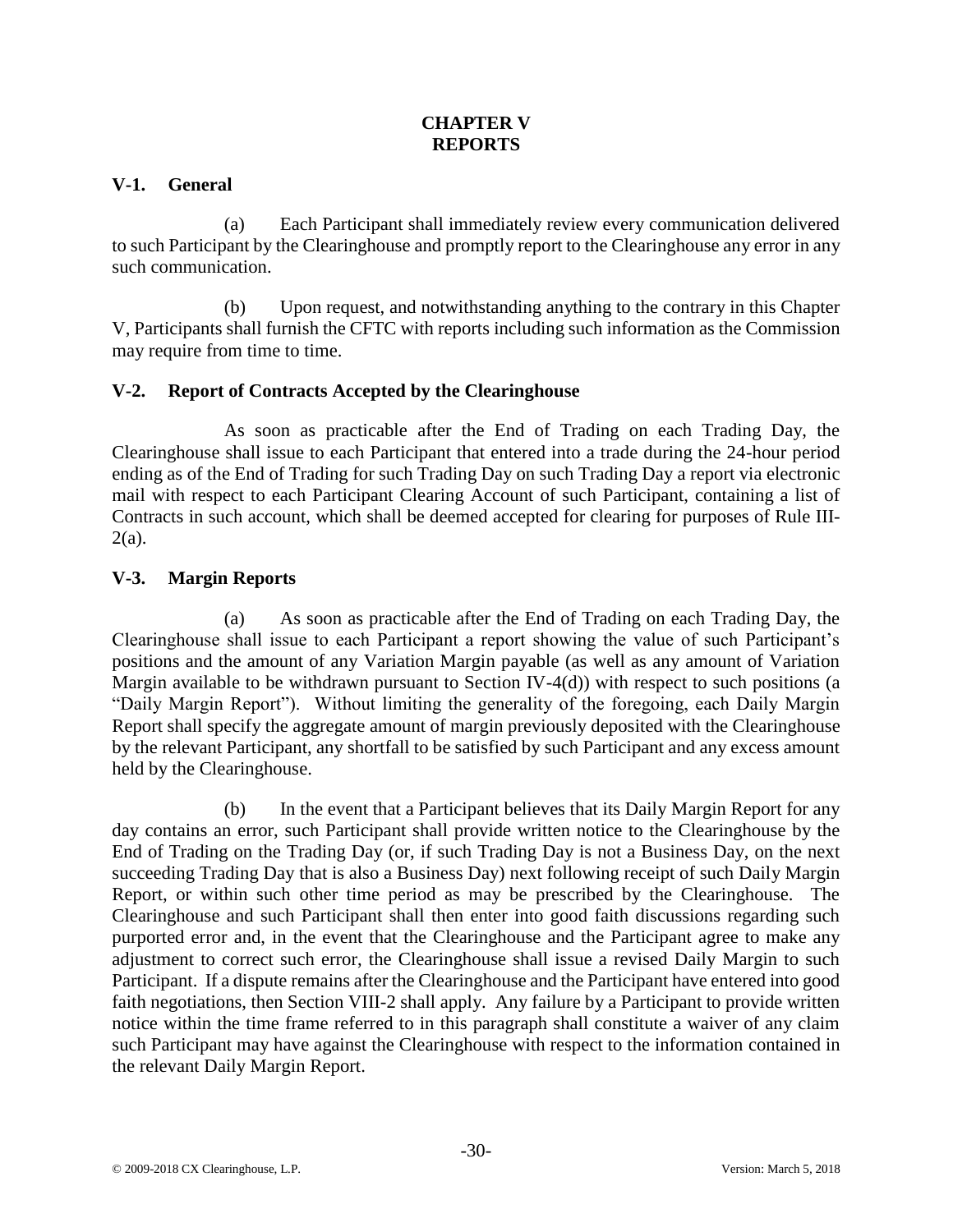### **CHAPTER VI DELIVERIES AND SETTLEMENTS**

### **VI-1. Delivery and Settlement Mechanism**

Delivery of a Commodity, or payment of settlement amounts, under any Contract shall be made in accordance with the relevant Contract Rules and these Rules, *provided* that nothing herein shall prevent Participants from entering into arrangements to settle any Contract between each other on terms different from those set forth in the relevant Contract Rules.

# **VI-2. Margin Obligations Related to Settlement or Delivery; Effect of Delivery**

(a) Each Participant that issues or receives a delivery or settlement notice for a Commodity under any Contract shall satisfy any margin obligations related to the delivery or settlement of such Contract, if any, in accordance with the applicable Contract rules. If a Participant has not deposited or paid any Original Margin or Variation Margin due from it with respect to any Contract by the time specified by the Clearinghouse in connection with a delivery or settlement notice with respect to such Contract, the Clearinghouse may declare such Participant to be in default.

(b) At the time an Open Contract Position becomes a Closed Contract Position, a Participant holding such position shall maintain any margin obligations related to the settlement or delivery of such Contract as prescribed by the relevant Contract Rules.

(c) THE CLEARINGHOUSE SHALL HAVE NO RESPONSIBILITY TO ANY PERSON TO INVESTIGATE OR OTHERWISE VERIFY THE ACCURACY, GENUINENESS OR COMPLETENESS OF ANY DOCUMENT OR PAYMENT DELIVERED TO OR BY THE CLEARINGHOUSE PURSUANT TO THIS RULE VI-2, AND SHALL HAVE NO LIABILITY TO ANY PERSON FOR ANY COMMODITY DELIVERED.

(d) The making or taking of delivery or payment or other settlement with respect to any Contract in accordance with this Rule VI-2 shall discharge in full the obligations and liabilities of the relevant Participants and the Clearinghouse with respect thereto.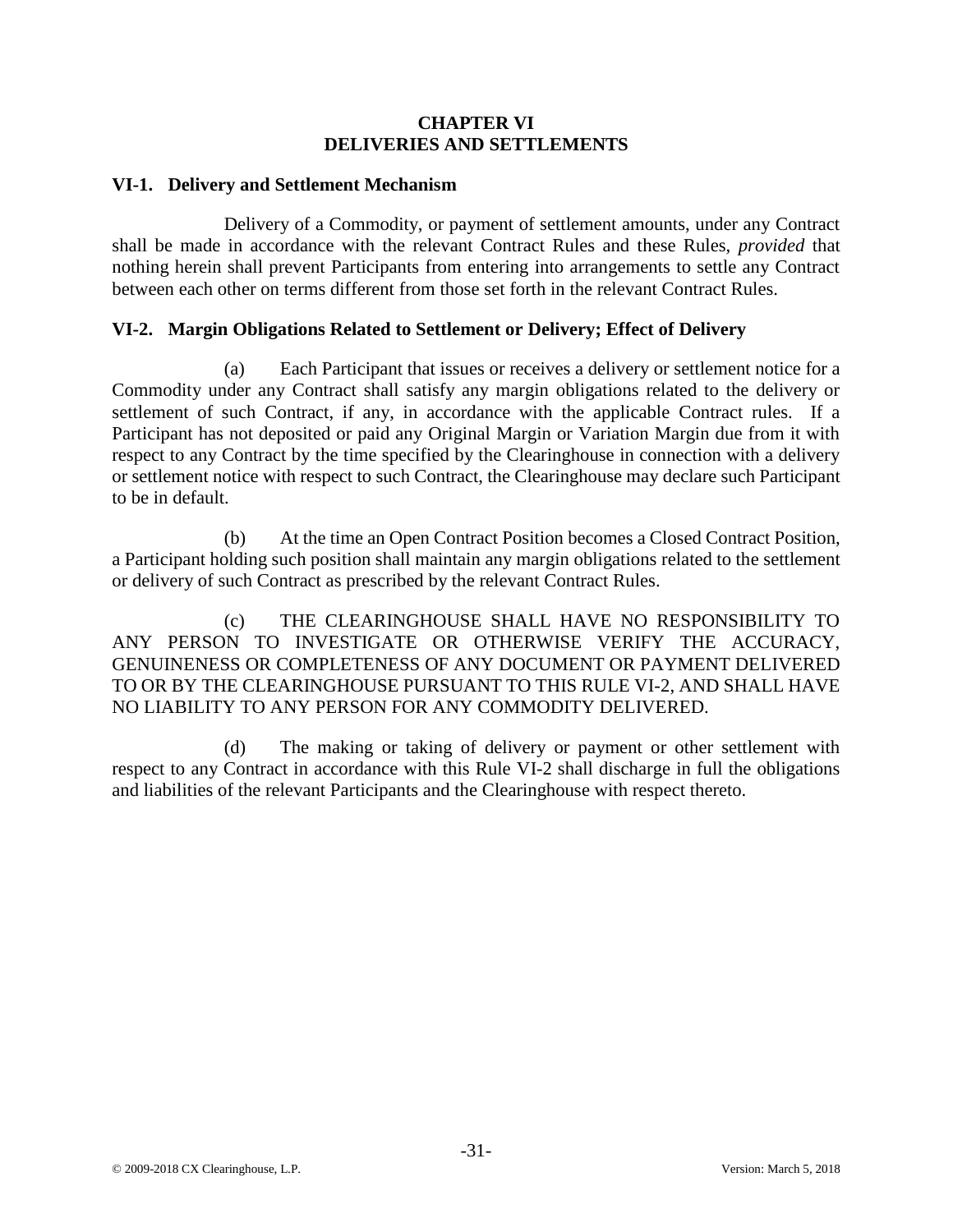#### **CHAPTER VII PARTICIPANT DEFAULTS AND EMERGENCIES**

# **VII-1. Events of Default**

If any of the following events (each, an "Event of Default") occurs with respect to any Participant (a "Defaulting Participant"):

- (a) such Participant fails to meet any of its obligations under any Contract;
- (b) any Monetary Default occurs with respect to such Participant;

(c) such Participant (i) commences a voluntary or a joint case in bankruptcy or files a voluntary petition or an answer seeking liquidation, reorganization, arrangement, readjustment of its debts or any other relief for the benefit of creditors under any bankruptcy or insolvency law of any jurisdiction, now or hereafter existing, (ii) applies for or consents to the appointment of a custodian, liquidator, conservator, receiver or trustee (or other similar official) for all or a substantial part of its property, (iii) makes an assignment for the benefit of creditors or (iv) becomes or admits that it is insolvent;

(d) an involuntary case in bankruptcy is commenced against such Participant or an involuntary petition is filed against such Participant seeking liquidation, reorganization, arrangement, readjustment of its debts or any relief for the benefit of creditors under any bankruptcy or insolvency act or law of any jurisdiction, now or hereafter existing or a custodian, liquidator, receiver or trustee (or other similar official) of such Participant is appointed for all or a substantial part of its property;

(e) the Securities Investor Protection Corporation files an application for a protective decree with respect to such Participant;

(f) such Participant holds a short Contract position and does not satisfy its obligations with respect to a delivery or settlement notice on or before the time specified in the relevant Contract Rules, or as otherwise specified by the Clearinghouse, including but not limited to failing to make delivery or payment by the time specified in the relevant Contract rules, as applicable;

(g) such Participant holds a long Contract position and does not accept delivery or does not make full payment when due as specified in the relevant Contract Rules, as applicable; or

(h) the Approved Financial Institution of such Participant fails to timely honor any draft under any letter of credit or other credit support facility issued for the benefit of the Clearinghouse on account of such Participant;

# **then, and in any such event, such Participant shall automatically and without further action be suspended as a Participant, except that such suspension may be temporarily postponed by the President if the President determines that such suspension would not be in the best interests of the Clearinghouse, in which case the President shall call**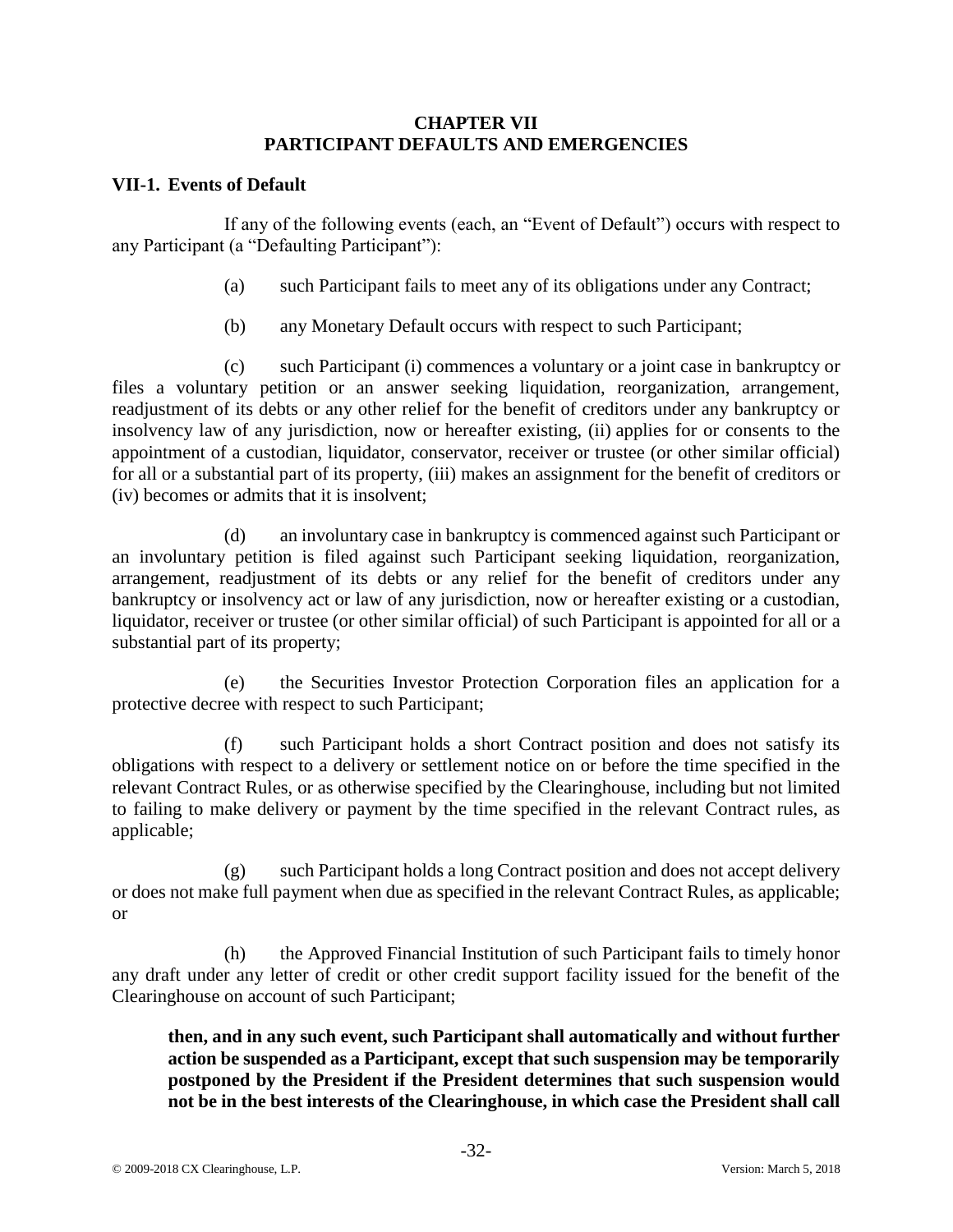**a special meeting of the Board as soon as practicable, at which the Board may reinstitute such suspension or take such other action under these Rules as it may deem necessary or appropriate.**

#### **VII-2. Liquidation of Positions**

(a) When a Person ceases to be a Participant or is suspended as a Participant, all Open Contract Positions carried by the Clearinghouse for such Person, whether in one or more Participant Clearing Accounts, shall be liquidated in the manner set forth herein as expeditiously as practicable, except to the extent that:

> (i) such open Contracts are transferred to and accepted by one or more other Participants, with the consent of the Clearinghouse;

> (ii) the President determines that the protection of the financial integrity of the Clearinghouse does not require such a liquidation; or

> (iii) such liquidation is delayed because of the cessation or curtailment of trading on the relevant Trading Facility for any such Contract.

(b) If it is determined pursuant to paragraph (a)(ii) above not to liquidate one or more open Contracts, or if the Clearinghouse is unable for any reason to liquidate one or more open Contracts in a prompt and orderly fashion, the Clearinghouse may from time to time enter into hedging transactions for its own account, solely for the purpose of reducing the risk to the Clearinghouse resulting from the continued maintenance of such open Contracts, which hedging transactions may include the purchase, grant, exercise or sale of Contracts.

(c) In the event that  $(x)$  a Participant holding a short position does not satisfy its obligations with respect to a delivery or settlement notice on or before the time specified by the applicable Contract Rules or in these Rules, or as otherwise specified by the Clearinghouse, including but not limited to failing to make delivery by the time specified in the applicable Contract Rules or in these Rules, or (y) a Participant holding a long position does not accept delivery or does not make full payment when due as specified in the Contract or in these Rules, the Clearinghouse may, in its discretion:

> (i) liquidate such Participant's position (and, if necessary, the corresponding position held by another Participant on a last in-first out basis);

> (ii) apply Available Funds in the Participant's Participant Clearing Account to cover any losses by the Clearinghouse or other Participants, or

> (iii) debit funds directly from a bank account specified by such Participant on the books and records of the Clearinghouse via ACH payment for the purposes of making such payments.

(d) Any Person whose Contracts are liquidated (except for non-defaulting Participants whose positions are liquidated pursuant to Rule VII-2(c)(i)) shall be liable to the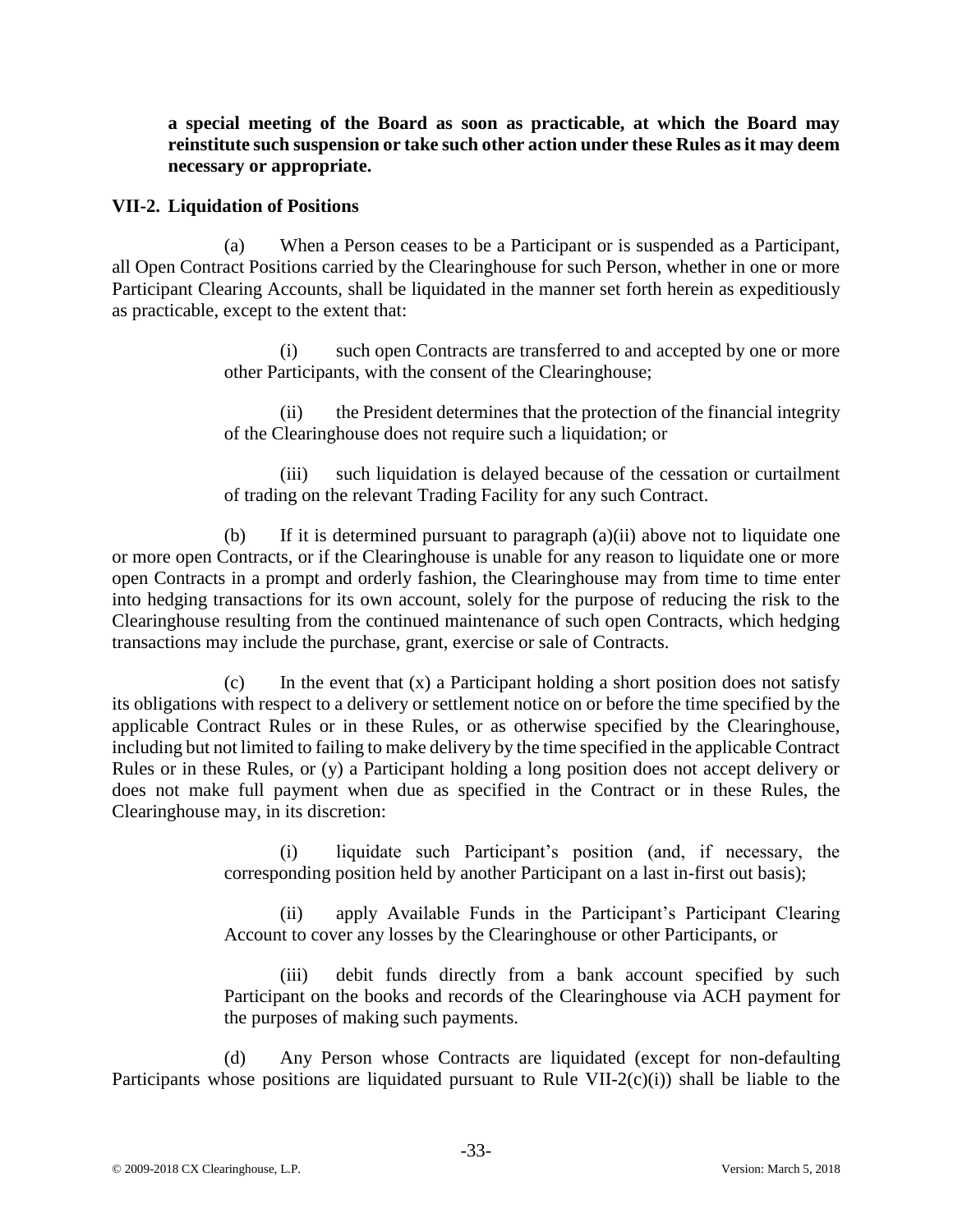Clearinghouse for any shortfall and for any commissions paid or other expenses incurred in connection with such liquidation.

(e) Any open Contracts required to be liquidated pursuant to this Rule VII-2 shall be liquidated in such manner as the Clearinghouse in its discretion may direct; provided*,*  however*,* that all such liquidations shall be effected in compliance with the Bankruptcy Code and applicable CFTC Regulations. Without limiting the generality of the foregoing, any such liquidation may be effected by:

> (i) placing orders for the purchase, grant, exercise or sale of Contracts on or through the relevant Trading Facility for such Contracts;

> (ii) placing spread orders for any combination of Contracts other than the Contract to be liquidated;

> (iii) offsetting Contracts against the opposite side open interest on a lastin first-out basis at prices equal to the respective Settlement Prices for such Contracts on the day that such liquidation is ordered or at such other prices as the Clearinghouse may establish;

> (iv) making appropriate book-entries on the records of the Clearinghouse (including, without limitation, by pairing and canceling offsetting long and short positions); or

> (v) taking such other action as may be required or permitted in accordance with the applicable Contract Rules.

(f) If, for any reason, it is not possible to liquidate all open Contracts pursuant to paragraph (e)(i) above, the Clearinghouse may liquidate such Contracts by taking opposite positions in the current expiration month for the account of the Person whose Clearing Privileges were suspended or terminated and liquidating the resulting offset positions by a spread transaction.

(g) All liquidations made pursuant to this Rule VII-2 shall be for the account and risk of the Person whose Clearing Privileges were suspended or terminated. NEITHER SUCH PERSON NOR ANY OTHER PERSON SHALL HAVE ANY CLAIM OR RIGHT AGAINST THE CLEARINGHOUSE FOR ANY ACTION OR INACTION OF THE CLEARINGHOUSE PURSUANT TO THIS RULE VII-2.

# **VII-3. Payments Upon an Event of Default**

Upon the occurrence of any Event of Default:

(a) any and all amounts previously paid by the Defaulting Participant pursuant to applicable Contract Rules (including any and all amounts of Original Margin, Variation Margin and any other margin obligations upon delivery or settlement of the Contract, as specified in the relevant Contract Rules, previously paid by the Defaulting Participant) and any other assets of such Defaulting Participant under the control of the Clearinghouse shall be liquidated and applied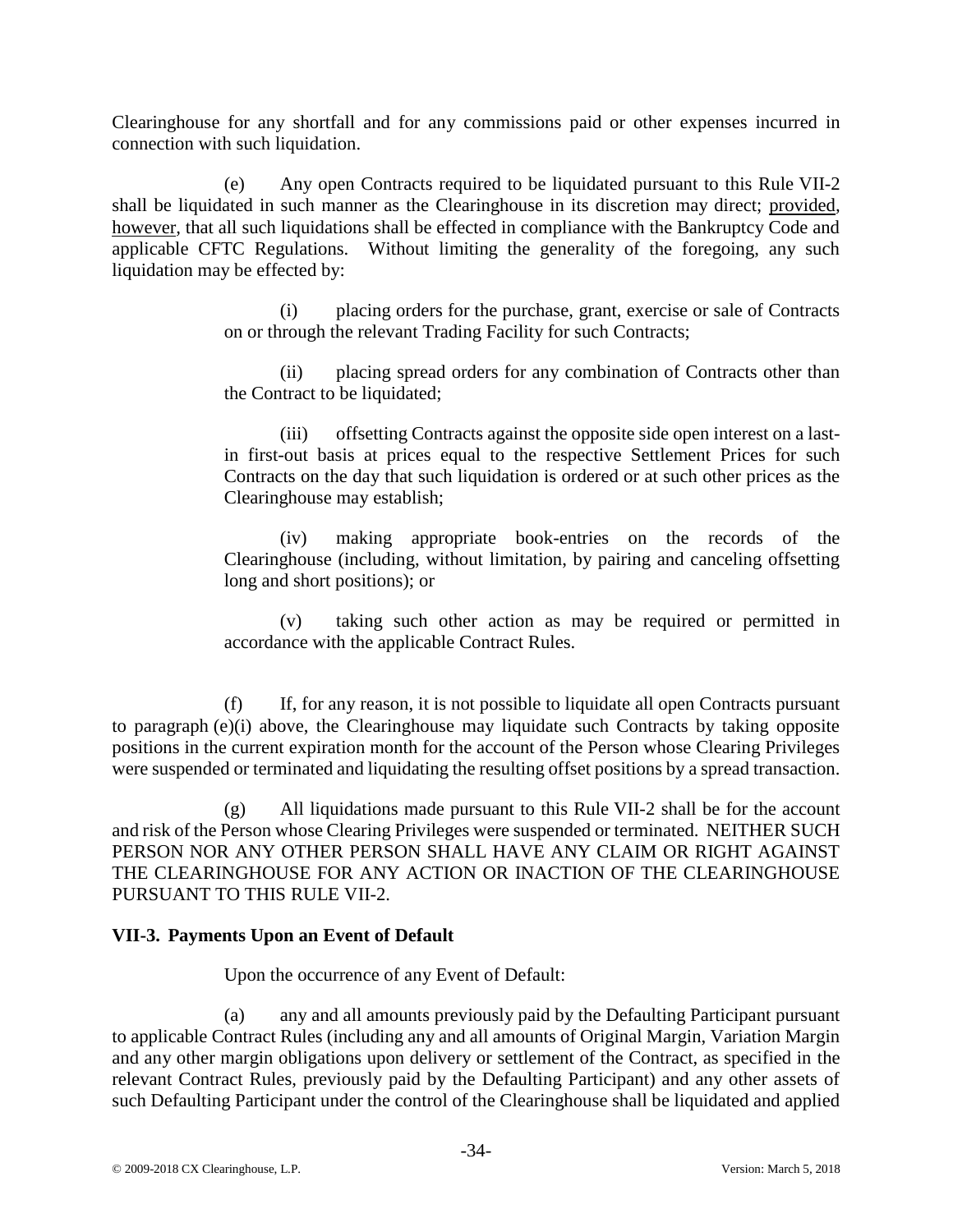by the Clearinghouse to pay any and all amounts owing by such Defaulting Participant to the Clearinghouse (the "Defaulted Obligations"); and

(b) if the amounts and assets referred to in clause (a) above are in the aggregate less than the Defaulted Obligations, and such Defaulting Participant fails to pay the Clearinghouse the amount of such deficiency on demand, such Defaulting Participant shall continue to be liable therefor, but the amount of such deficiency, until collected from such Defaulting Participant, shall be satisfied from the following sources of funds in the order listed:

> (i) if the President so determines, a loan obtained by the Clearinghouse on such terms and conditions as the President may determine;

(ii) the Guaranty Fund;

(iii) such portion, if any, of the surplus of the Clearinghouse as the Board may determine to be available for such purpose.

The deficiency, when and as collected, shall be paid to the Clearinghouse.

# **VII-4. Emergencies**

(a) In the event of an Emergency, the President, with the concurrence of a majority of the members of the Board, may place into immediate effect a temporary emergency rule, which may remain in effect for up to 30 Business Days and which may provide for, or may authorize the Board or any committee thereof to undertake, actions necessary or appropriate to respond to the Emergency, including such actions as:

> (i) ordering the liquidation of Contracts and the fixing of a Settlement Price therefor;

> (ii) ordering the transfer of Contracts, and the money, securities, and property securing such Contracts, held by any Participant to one or more other Participants willing to assume such Contracts or obligated to do so;

- (iii) extending, limiting or changing the hours of clearing activity;
- (iv) suspending or curtailing clearing of any or all Contracts;
- (v) requiring Participants to meet special margin requirements; or
- (vi) modifying or suspending any provision of these Rules.

(b) *Physical Emergency*. If, in the judgment of the Person authorized to take action as specified below, the physical functions of the Clearinghouse are, or are threatened to be, severely and adversely affected by a physical emergency, such Person shall have authority to take such action as he or she may deem necessary or appropriate to respond to such physical emergency, including closing the Clearinghouse or suspending or curtailing clearing of any or all Contracts; provided, however, that any such suspension shall not continue in effect for more than five Trading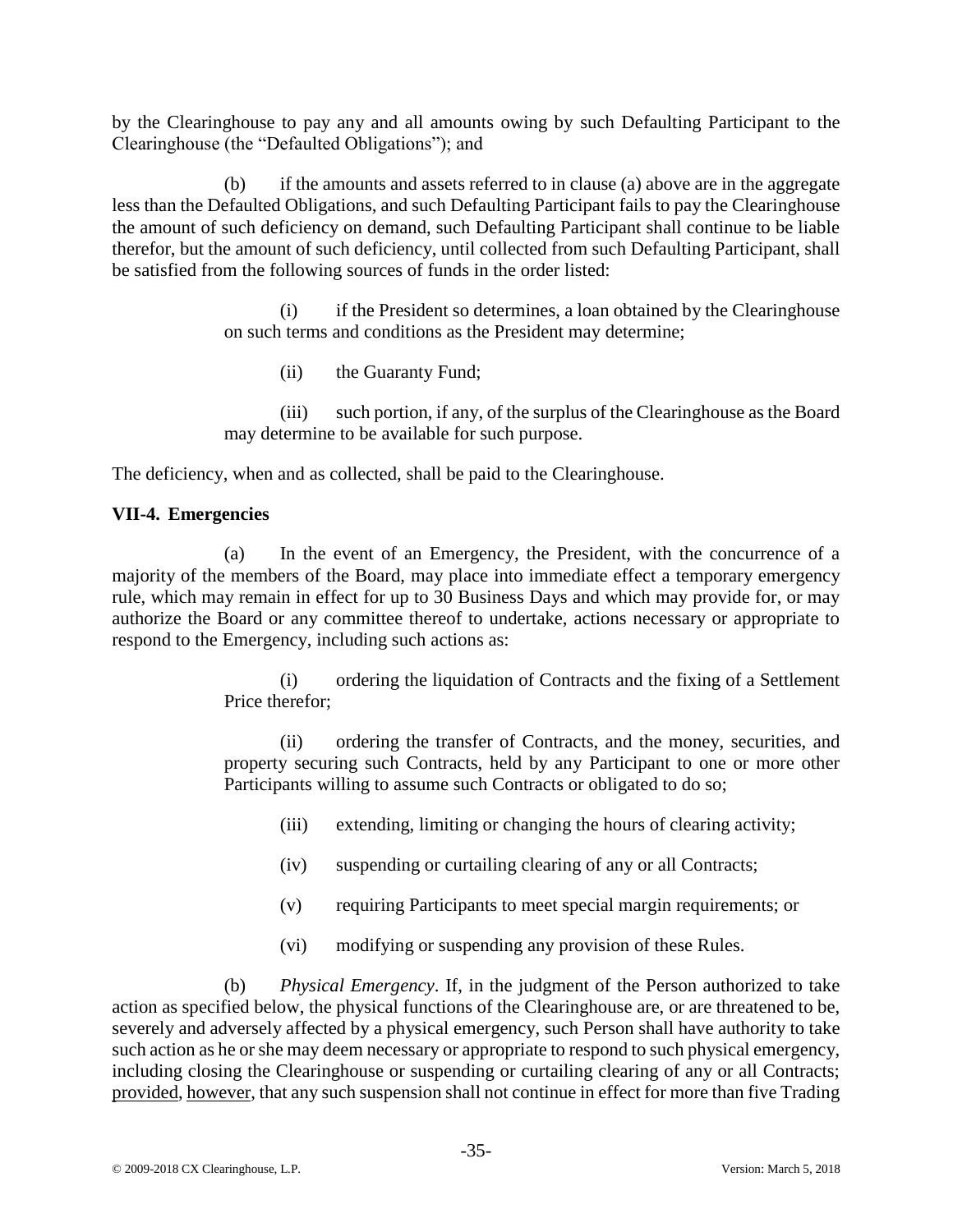Days unless an extension is approved by the affirmative vote of a majority of the members of the Board. The Persons authorized to take action pursuant to this paragraph (b) are any one of the following, in the order of their availability to take such action:

- (i) the President;
- (ii) the chairperson of the Board; or
- (iii) the most senior available Vice President.

(c) In the event that any action has been taken pursuant to paragraph (b) above, any Person who is authorized to take such action may order the removal of any restriction previously imposed pursuant to such paragraph, upon a determination by such Person that the physical emergency that gave rise to such restriction has sufficiently abated to permit the physical functions of the Clearinghouse to continue in an orderly manner. Any order by any Person pursuant to this paragraph (c) shall be subject to review, modification or reversal by the Board.